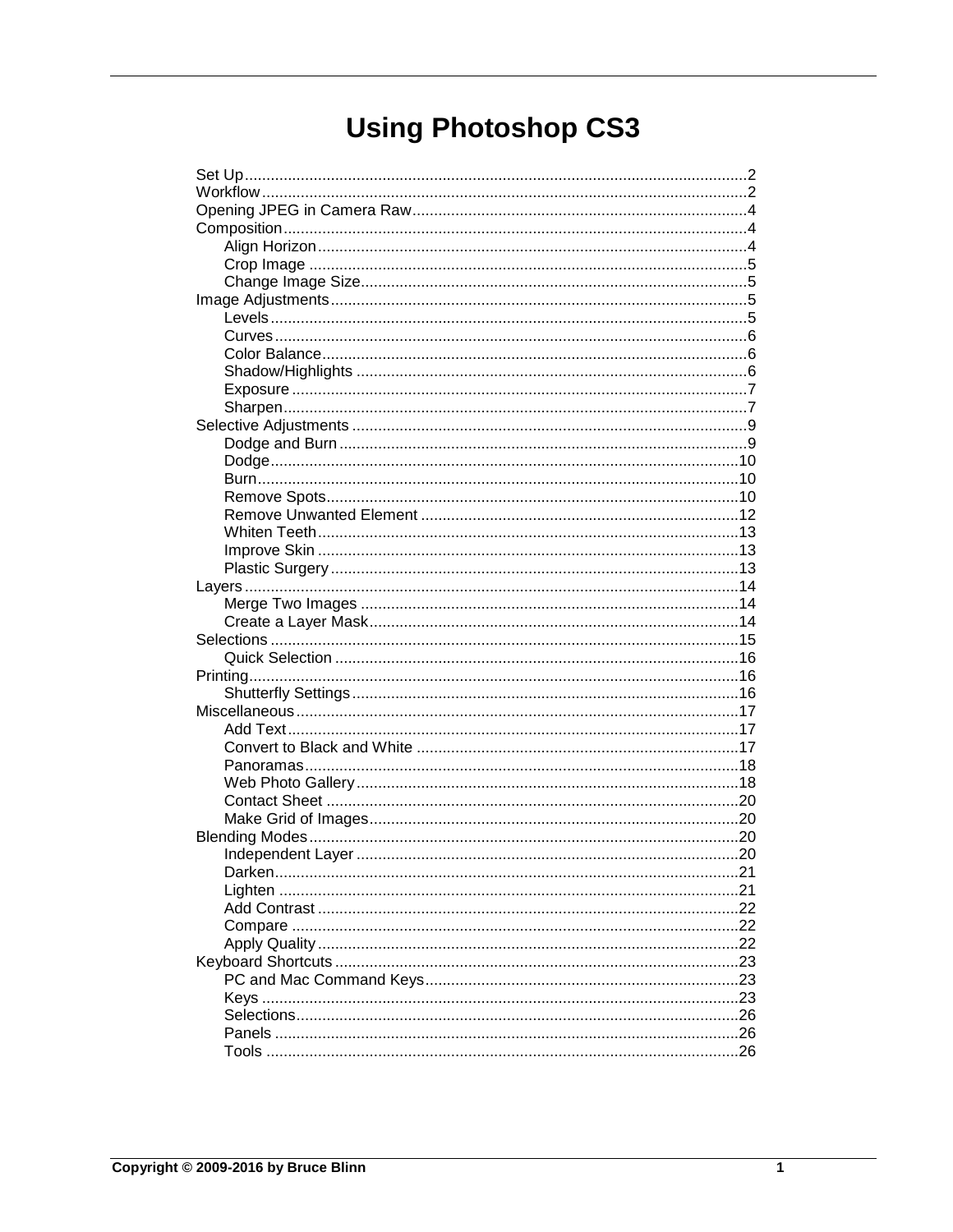# <span id="page-1-0"></span>**Set Up**

- Select **Window->Workspace->MyWorkspace** if you have created your own workspace (named MyWorkspace) or follow these steps.
	- o Select **Window->Workspace->Default Workspace**.
	- o Remove the Color Swatches panel.
	- o Select the Histogram panel so it is showing.
	- o Select **Window->Workspace->Save Workspace**.
- Select **Edit->Preferences->General**.
	- o Check **Beep When Done**. If you perform tasks that take a long time, such as some of the automation and script capabilities on the **File** menu, you may find this useful; otherwise, it might be annoying
- Select **Edit->Preferences->File handling**.
	- o Change **Maximize PSD and PSB File Compatibility** from **Ask** to **Always**.
- Select **Edit->Preferences->Cursors**.
	- o Set **Painting Cursors** to **Normal Brush Tip**.
	- o Check **Show Crosshair in Brush Tip**.
	- o Set **Other Cursors** to **Precise**. The standard cursors are easier to see against a dark background and have a cross to show precisely where they are operating, so this may or may not be useful.
- Select **Edit->Preferences->Units & Rulers**.
	- o Set **Units**, **Rulers** to **inches**.
- Select **Edit->Color Settings**.
	- o Change **Workspaces->RGB** to **sRGB**. Set this to the color space that will be used when you print the images; otherwise, the printer may change some colors that are available in your color space but not in its color space. For commercial printing use sRGB.
	- o Change **Color Management Policies->RGB** to **Convert to Working RGB**.
	- o In **Color Management Policies**, uncheck the boxes for asking about mismatched profiles.
	- o In **Color Management Policies**, uncheck the box for asking about missing profiles.

# <span id="page-1-1"></span>**Workflow**

In Photoshop, you generally want to fix the biggest problem first, and you want to avoid making destructive changes (changes that cannot be undone after the file is saved). Whenever possible, each change should be made in a separate layer in Photoshop. This makes it easier to revisit individual changes at a later time.

Editing an image in the following order is a reasonable workflow: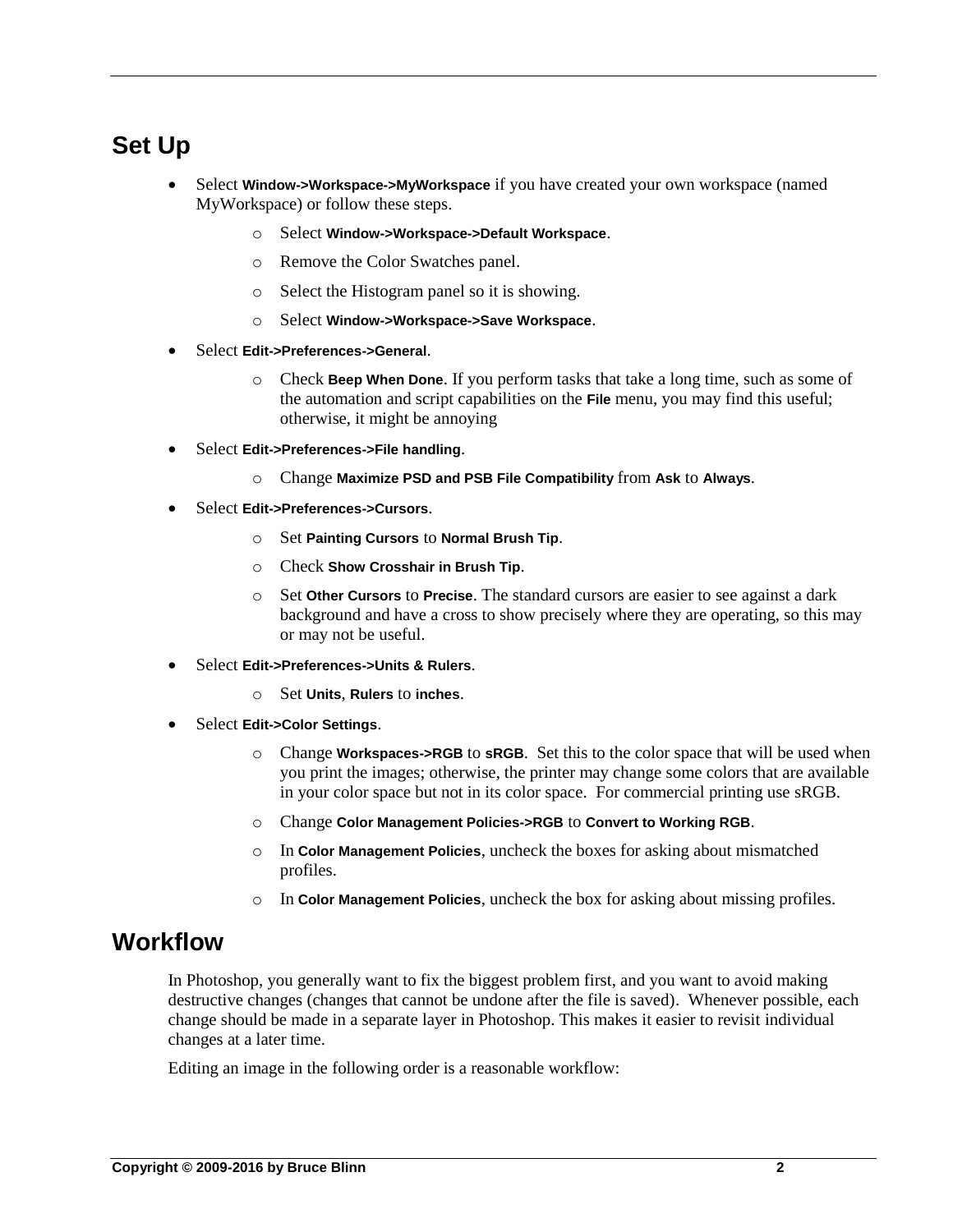- **Preserve the original** Make a copy of the original so you can start over or make more than one version of the image from the same original.
- **Convert image to PSD file** The PSD format is the native format for Photoshop, so it has support for all of Photoshop's capabilities. For example, PSD files can store an image with multiple layers, but a JPEG file cannot.
- **Straighten and crop** This is a destructive step, but you probably will not want a version of the image that has not been straightened, so you will not need to undo this step. You can also crop out any part of the image that you are certain you will never want, but postpone artistic cropping and cropping to change the aspect ratio until later.
- **Make adjustments to the image** Making each change in a separate adjustment layer makes it easy to go back and see exactly what was done to the image and alter the changes is needed.
	- o Fix biggest problems first. If there is a big problem with the image, you may want to fix that before making the overall adjustments since it may affect the other adjustments.
	- o Otherwise, make overall adjustments before local changes.
	- o **Layer->New Adjustment Layer->Exposure**
	- o **Layer->New Adjustment Layer->Levels**
	- o **Layer->New Adjustment Layer->Curves**
	- o **Layer->New Adjustment Layer->Color Balance**
- **Perform spotting**
- **Perform retouching**
- **Apply creative effects**
- **Save as PSD file** Up to this point, the changes have been non-destructive. The PSD file format can preserve the changes that have been made so far so they can be undone or modified even after the file has been saved.

From this point forward, the changes that will be made will be destructive and cannot be undone; therefore, it is important not to overwrite the file that is saved in this step. One way to do this is to duplicate the image by selecting **Image->Duplicate**. This will make an exact copy the current image except the file name will be appended with "copy", which can be seen in the title bar.

- **Flatten image** The steps from this point forward must be performed on a flattened image (that is, no layers).
- **Adjust composition** Crop the image to remove extraneous area and change to the desired aspect ratio. This step is performed after the image has been edited in case you want to print different compositions of the image (e.g., 4x6 and 8x10).
- **Change image size** Resample the image to the pixel density needed for printing (e.g., 8"x10" and 300 ppi). If this step is not performed, it will be performed automatically by the printer; however, sharpening is only effective if it is done after resampling so it is better to resample the image in Photoshop.
- **Sharpen image** This step should be performed after the image as been resampled to its final image size.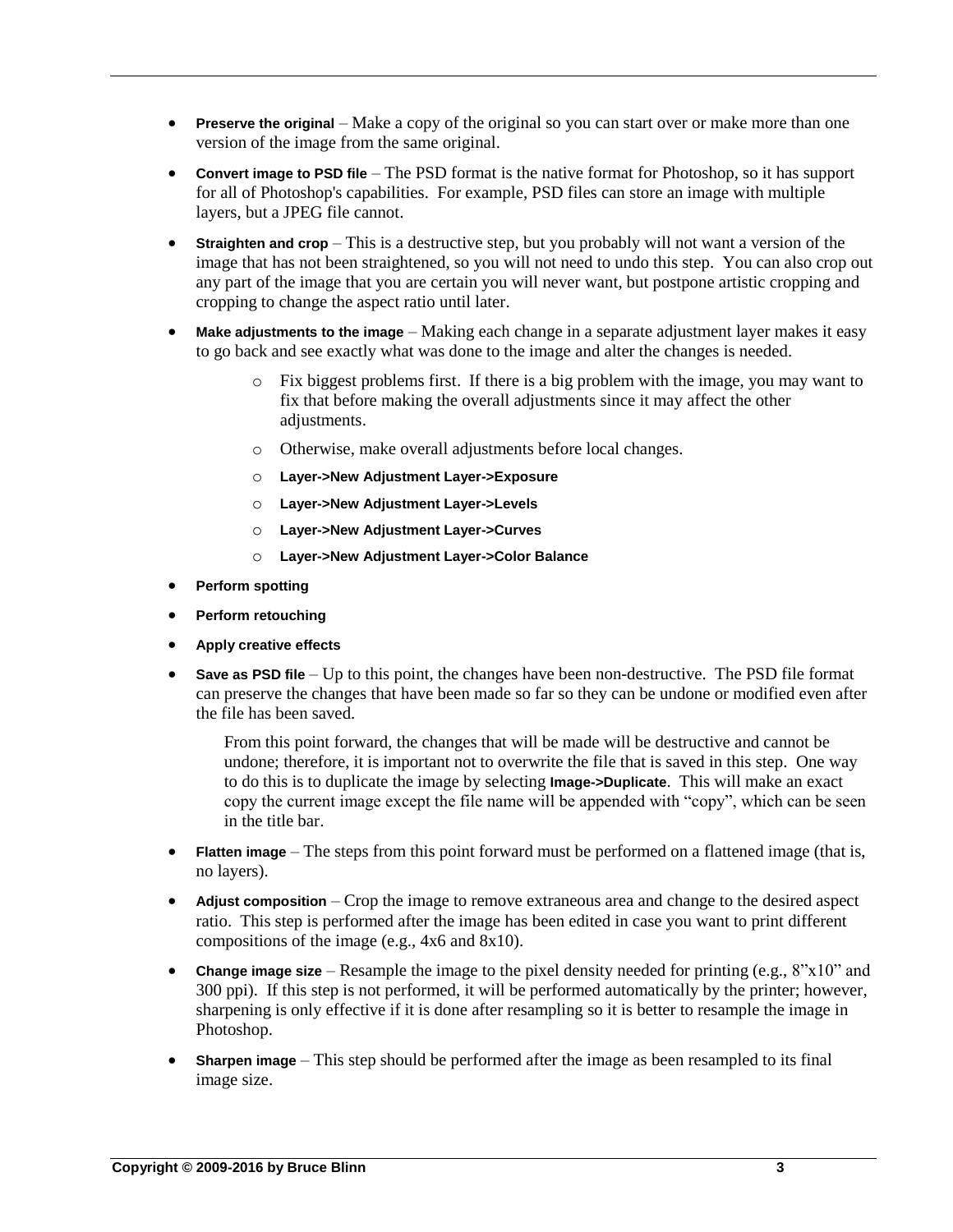**Save as JPEG file** – Do NOT overwrite the PSD file that was saved above. This is the point to save the exact image that will be printed. Since a the image no longer contains information unique to Photoshop, a high quality JPEG file is a good choice; the jpg suffix will prevent overwriting the image saved earlier and the file will be compressed to use less space.

When saving the final JPEG file, it can be useful to incorporate the aspect ratio (e.g., "8x10") and sharpening parameters (e.g., "85.1.4") into the name of the file.

*OriginalImageName*-8x10-85.1.4.jpg

**•** Print

Now you should have three separate image files: 1) the original JPEG or raw file that came from the camera without any changes, 2) the PSD file with the non-destructive changes saved in separate adjustment layers, and 3) the JPEG file that is ready to print, which incorporates any destructive changes.

Note: Every time a JPEG file is saved, it is compressed, which loses a little of the data in the image. If a JPEG file is saved over-and-over, it will eventually lose enough data that the image will degrade. In the workflow above, the image was saved twice as a JPEG file: the original image saved by the camera and the JPEG file used for printing. If high quality settings (low compression) are used when saving a JPEG file, saving it two times will not cause enough degradation of the image to be noticeable.

# <span id="page-3-0"></span>**Opening JPEG in Camera Raw**

You can open a JPEG file as if it is a raw file in either Photoshop or Bridge. This will allow you to make non-destructive edits, such as cropping, to JPEG files.

To open a JPEG file in Camera Raw from Photoshop:

- Open Photoshop.
- In Photoshop, select **File->Open As**.
- In the Open As dialog box that pops up, navigate to the file you want to open in raw mode, and select the file in the **File name** field.
- In the **Open As** field, select **Camera Raw**.
- Select **Open**.

To open a JPEG file in Camera Raw from Bridge:

- Open Bridge.
- Navigate to show the images you want to work with as you normally would, then select the file(s) you want to edit in camera raw.
- Select **File->Open in Camera Raw**.

# <span id="page-3-2"></span><span id="page-3-1"></span>**Composition**

# **Align Horizon**

 Select the Ruler tool. The Ruler tool is on the same icon as the Eyedropper tool, so press **Shift-I** until the icon changes to the ruler icon.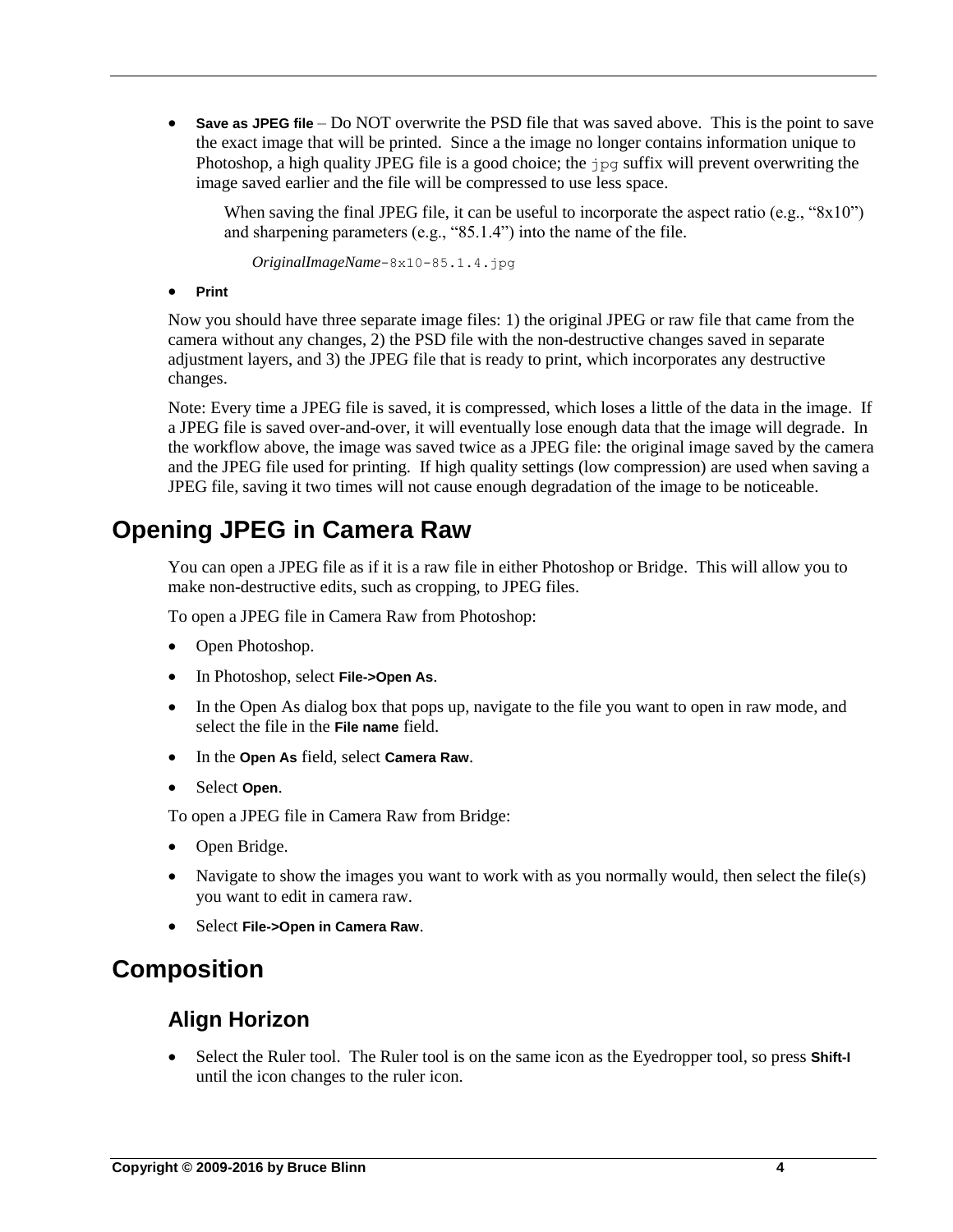- Click on one end of the horizon and drag a line to the other end. Continue to click and drag on the ends of the line to reposition until it is positioned correctly.
- Select **Image->Rotate Canvas->Arbitrary**. Then, select **OK**.

# <span id="page-4-0"></span>**Crop Image**

- Turn off **View->Snap To->Grid**.
- Select the Crop tool by pressing the **C** key.
- By pressing the shift key while selecting the area to crop, the image proportions will stay constant.

# <span id="page-4-1"></span>**Change Image Size**

When resizing a 35mm (2x3 or 4x6) image for printing, cropping for 8x10 makes the image more square, and 5x7 and 3x5 make the image less square (longer and thinner).

- 8x10 Crops the image by shortening the long side.
- 5x7 Crops the image by shortening the short side (a small amount).
- 3x5 Crops the image by shortening the short side.

| <b>Picture Size</b> | <b>Frame Size</b> |
|---------------------|-------------------|
| 4x6                 | 8x10              |
| 5x7                 | 8x10              |
| 8x10                | 11x14             |
| 11x14               | 16x20             |
| 16x20               | 22x28             |
| 20x30               |                   |

- Select **Image>Image Size**.
- When resampling an image, use **Bicubic Sharper** when reducing the size of the image and use **Bicubic Smoother** when making the image larger.

# <span id="page-4-3"></span><span id="page-4-2"></span>**Image Adjustments**

### **Levels**

The levels panel can be used to set the overall contrast. In general, most images will benefit from making the brightest pixels in the image be white and making the darkest pixels be black.

- Select **Layer->New Adjustment Layer->Levels**.
- If the histogram does not reach the left side of the graph, move the left slider to the base of the histogram (maybe a little less). This makes the darkest shadows pure black.

If you **Alt-click** on the left slider, the image will turn white. As you drag the slider to the right, the clipped shadows will begin to show up as black areas in the image. This makes it easy to see where you are losing detail as you adjust the slider.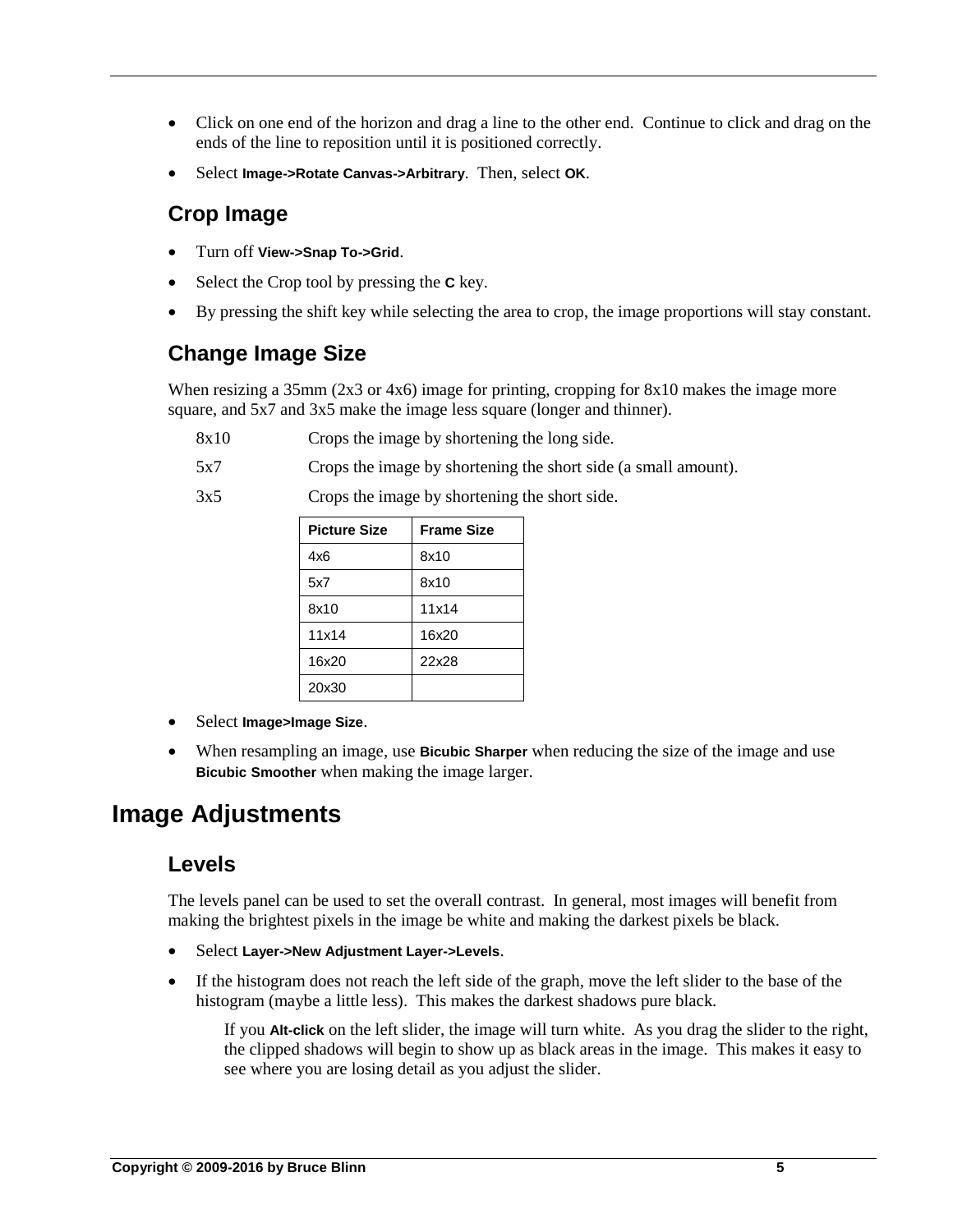If the histogram does not reach the right side of the graph, move the right slider to the base of the histogram (maybe a little less). This makes the brightest highlights pure white.

If you **Alt-click** on the right slider, the image will turn black. As you drag the slider to the left, the clipped highlights will begin to show up as white areas in the image. This makes it easy to see where you are losing detail as you adjust the slider.

- Move the center slider to adjust the mid-tones. This will make the overall image lighter or darker.
- The output sliders are used to decrease the blackness of the shadows and the whiteness of the highlights. This is only necessary if you need to compensate for changes in the image during printing (e.g., dot gain).

### <span id="page-5-0"></span>**Curves**

- Select **Layer->New Adjustment Layer->Curves**.
- The graph shows "input" on the bottom with shadows on left and highlights on the right. The "output" on the left side of the graph shows what the values are being changed to as you drag points on the graph. That is, dragging a point up makes its value (and those around it) lighter and dragging it down makes it darker.
- "S" shape makes the curve steeper, which increases contrast.
- Click anywhere in the image and a small circle will be drawn on the line in the curves panel showing the location of that pixel in the curves data. To create a point on the curve at that location, release the mouse button, then **Ctrl-click** on that location.

# <span id="page-5-1"></span>**Color Balance**

#### **Method 1**

 Select **Image->Adjustments->Variations**. This tool provides a grid of pre-adjusted images to select from.

#### **Method 2**

- Select **Layer->New Adjustment Layer->Color Balance**.
- Be sure to check and adjust shadows, highlights, and mid-tomes separately.

#### **Method 3**

- Select **Layer->New Adjustment Layer->Photo Filter**.
- Select **Filter**.
- Try different filters from the drop down box.
- Move the density slider to adjust intensity of the filter.

# <span id="page-5-2"></span>**Shadow/Highlights**

 You cannot perform the shadow and highlight adjustment in an adjustment later. Therefore, copy the background layer and perform the adjustment on the copy.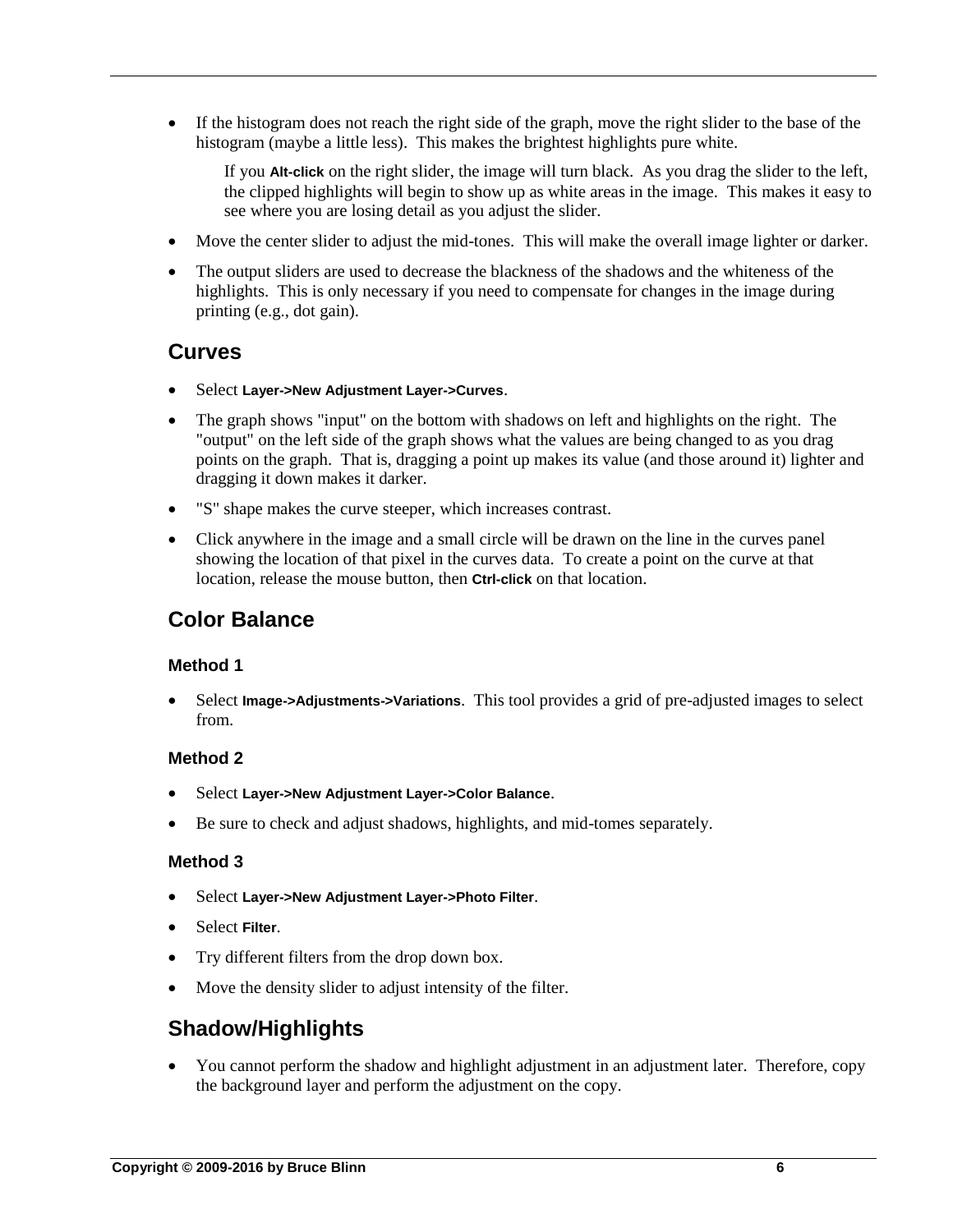- Duplicate the background layer by selecting the background layer. Then, select **Layer->Duplicate Layer**.
- Select **Image->Adjustments->Shadow/Highlights**.
- Check the **Show More Options** check box to see all the options available.
- Shadows amount is initially set to 50%. Reset it to zero before starting to make adjustments.
- The amount determines how much to lighten shadows or darken highlights. Start with a setting of 0%. The tonal width and radius determine which pixels are affected.
- The tonal width determines the range of pixels that will be adjusted based on their brightness, or luminosity. For example, using a low tonal width when adjusting shadows will cause only the darkest pixels to be adjusted. Start with a setting of 50%.
- The radius determines how much of the surrounding area will be affected when making the adjustment. That is, it is used to restrict the adjustment based on the relative location of pixels to the shadow or highlight areas being adjusted. Start with a setting of 30 pixels.

# <span id="page-6-0"></span>**Exposure**

#### **Overexposure**

- If the image is washed out (too light), create a duplicate layer and set the **Blend Mode** to **Multiply**, which will make image twice as dark.
- Duplicate again to darken further.
- Once the image is too dark, reduce the opacity on the top layer.

#### **Underexposure**

- If the image is too dark, create a duplicate layer and set the **Blend Mode** to **Screen**, which will make image half as dark.
- Duplicate again to lighten further.
- Once the image is too light, reduce the opacity on the top layer.

### <span id="page-6-1"></span>**Sharpen**

- Either flatten the image or select the layer that contains the part of the image that you want sharpened.
- To sharpen detail, rather than color, change the image to Lab mode and only sharpen the lightness channel (each time you change the color mode, it causes a slight loss of quality).
- The preview image in the Unsharp and Smart Sharpen dialog boxes show the effects of the current sharpening settings. Click on the preview image and it will revert to the image without sharpening as long as you hold down the mouse button. The **Preview** checkbox determines whether the effect is visible in the actual image as opposed to being visible only in the preview area of the dialog box.
- Enter **Ctrl-Alt-0** to view the image at 100% magnification (each image pixel is represented by one monitor pixel). If the magnification is greater than 100%, then more than one monitor is used to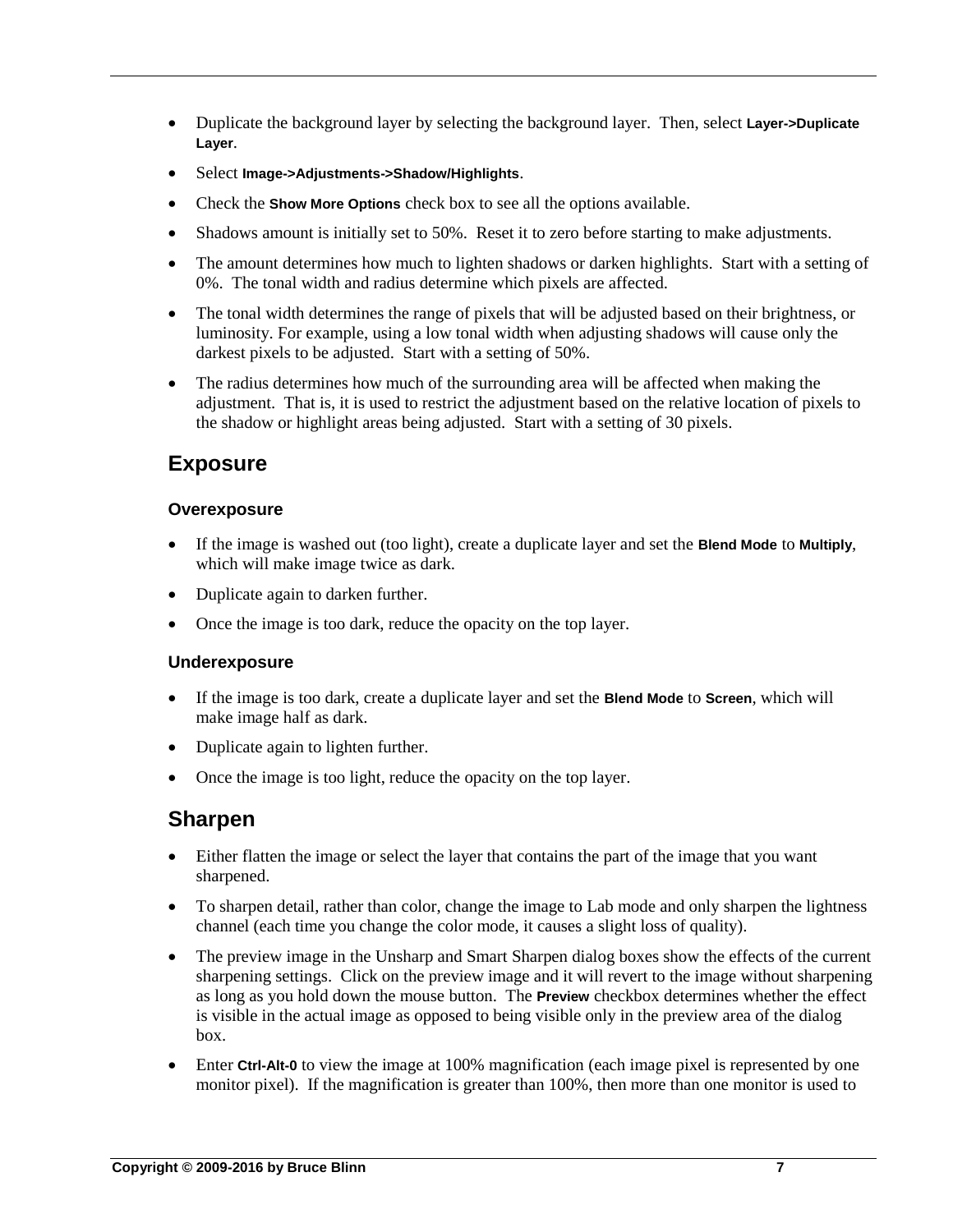represent each image pixel. If the magnification is less than 100%, then each you are not seeing all the image pixels because each monitor pixel represents more than one image pixel.

#### **Using Unsharp Filter**

- Select **Filter->Sharpen->Unsharp Mask**.
- The **Amount** controls how much the contrast is enhanced along the edges in your image. You can think of the amount as controlling the intensity of the halo effect created along the edges in your image. It determines how much to lighten the light pixels and darken the dark pixels when they are part of an edge. Set between 50-150. Use 85 as a default.
- The **Radius** controls the width of the area to be affected by the increase in contrast along the edges of your image. You can think of the radius as controlling the width of the halo effect that is created along the edges in your image. It specifies how far from the current pixel to look for other pixels that are part of the edge. Set to 1-1.2, maybe 2, but only rarely more.
- The **Threshold** is the difference in value of the surrounding pixels that identifies an edge. For example, if threshold is 4, then only pixels that differ by 4 or more are sufficiently different to constitute an edge. Pixels that differ by less than 4 are similar to the current pixel and not an edge. The higher the threshold, the less sharpening is affected. Set between 3-20. Use 4 as a default.

#### **Technique 1**

- Start by setting **Amount** to **500**, **Radius** to **1**, and **Threshold** to **0**.
- Slowly increase the threshold until fine detail is not exaggerated and begins to smooth out (typically 0-9).
- Change the radius to the highest setting that does not make the edges look like they are glowing (typically .5-2). Use a lower radius for images with fine detail.
- Adjust the amount until the image looks naturally sharp (typically 15-200). Use a lower setting of amount with higher settings of radius, and vice-versa. If halos appear at the edges or fine detail, it has too much contrast; reduce the amount.

#### **Technique 2**

- Start with a high amount and low radius. Set **Amount** to **500** (the maximum), and **Radius** to **0.1** (the minimum). Set **Threshold** to **0**.
- Increment **Radius** by **0.1** pixels until you see a marked jump in overall sharpness. If necessary, fine tune by setting **Amount** to **100** and incrementing by 100, 50, then 25 if necessary.
- Check for excessive noise in the image. If necessary, increase **Threshold** to reduce noise. Be conservative. Error on the side of under-sharpening. If you've used good photographic fundamentals and a decent lens, it doesn't take much sharpening to really "pop" the sharpness in your prints and screen images.

#### **Technique 3**

- Combine high **Amount** (30-500) with low **Radius** (0.2-0.8), or
- Small **Amount** (7-150) with high **Radius** (0.8-2.0).
- Use **Threshold** of 0 for nature photography with small detail like feathers.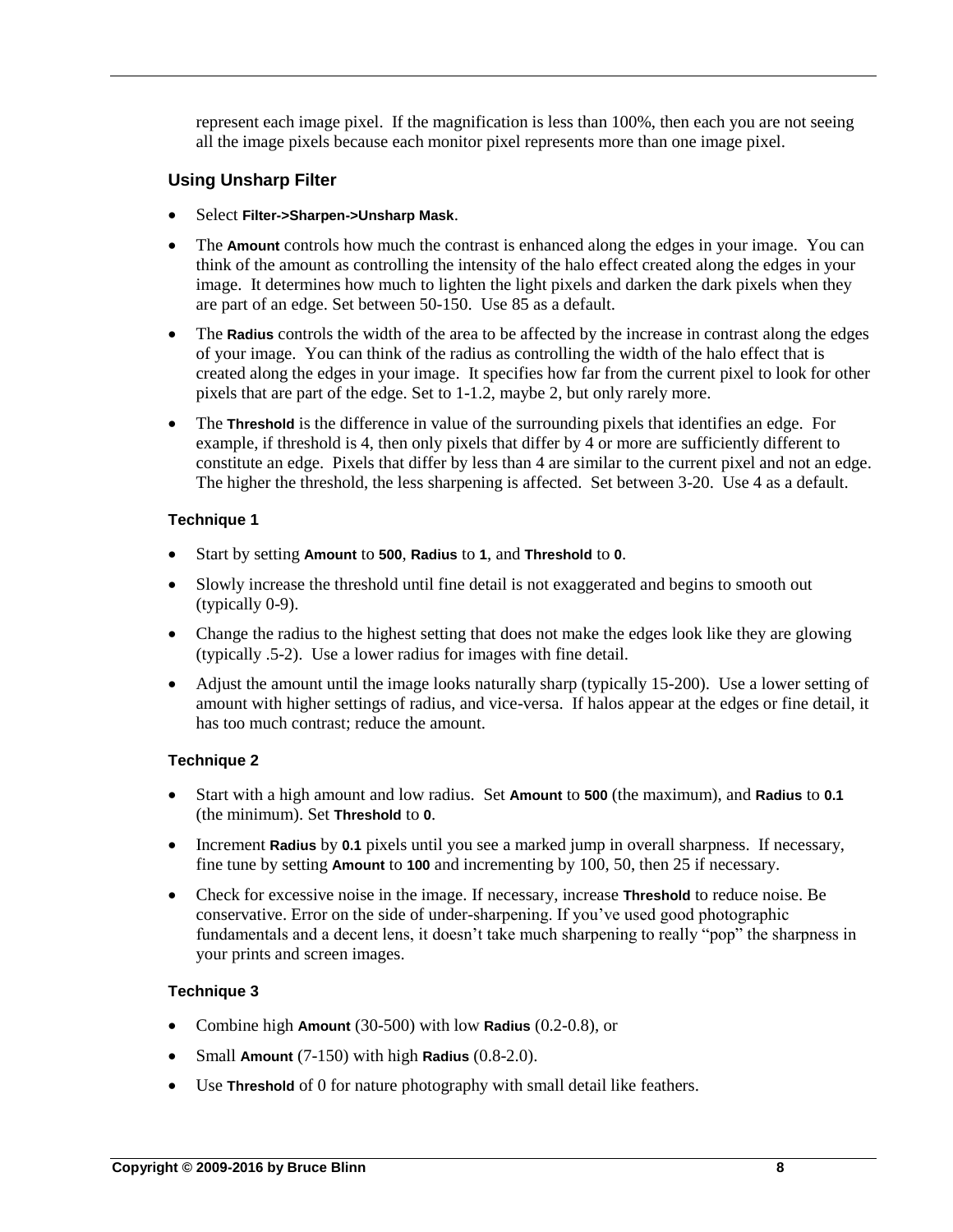Use **Threshold** of 8-12 for portraits so every detail is not sharpened.

#### **Unsharp Settings**

| Amount | Radius  | <b>Threshold</b> | Use                                          |
|--------|---------|------------------|----------------------------------------------|
| 150    |         | 10               | Soft subjects (people, flowers, animals).    |
| 65     | $3 - 4$ | $2 - 3$          | Hard edged subjects (cars, buildings).       |
| 85     |         | 4                | All-purpose filtering; good for most images. |
| 375    | .25     | O                | Eye of the subject                           |

- Sharpen twice to increase sharpening (**Filter->Last Filter**) rather than increasing the values.
- Rough texture and well defined edges can use more sharpening.

#### **Using Smart Sharpen Filter**

The Smart Sharpen filter provides more control that the Unsharp filter and is a good choice for sharpening photographs.

- Select **Filter->Sharpen->Smart Sharpen**.
- The **Amount** and **Radius** settings are the same as with the Unsharp filter.
- The **More Accurate** checkbox at the bottom of the **Basic** sharpening section takes the place of the **Threshold** setting in the Unsharp filter. Selecting this checkbox reduces the threshold for finding an edge and thus, more edges are found. Select this checkbox for most images.
- Selecting the **Advanced** checkbox causes **Shadow** and **Highlight** tabs to appear. These can be useful for selective sharpening, but you are more likely to want to sharpen based on the subject or background.
- The **Remove** drop-down list lets you select the tool used to remove certain types of blur. Use **Lens Blur** as the default. Although you cannot change this setting when using the Unsharp filter, the Unsharp filter uses Gaussian Blur.

# <span id="page-8-1"></span><span id="page-8-0"></span>**Selective Adjustments**

# **Dodge and Burn**

This technique works by adding a neutral layer to the image that can be either lightened or darkened in specific areas where you want make changes.

- Select **Layer->New->Layer**.
	- o Set **Mode** to **Overlay**.
	- o Check **Fill with Overlay-neutral color (50% gray)** check box (if the checkbox is not active, make sure Overlay mode is selected above).
- Select the Brush tool by pressing the **B** key. Use a soft brush (hardness  $= 0\%$ ).
- For burning, make sure foreground is black. Press the **D** key to restore the default colors (black foreground and white background).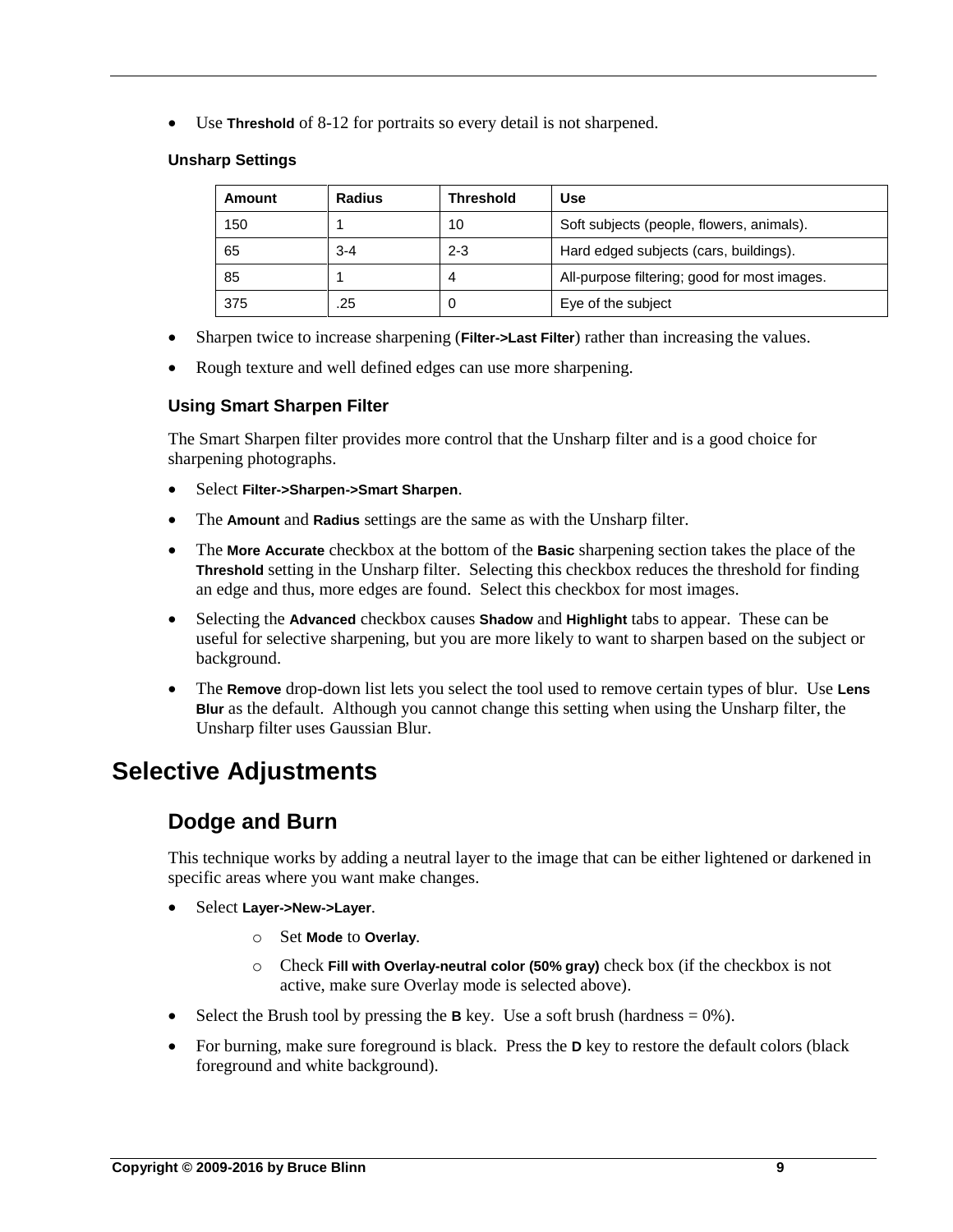- For dodging, change the foreground to white. Press the **X** key to exchange the foreground and background colors. You can dodge and burn on the same layer, by alternately painting with white and black.
- Reduce the opacity of the layer to reduce the effect of dodging and burning. To change the opacity, select the layer in the Layers panel and change the opacity in the **Opacity** field at the top of the panel.
- It may be more effective to reduce the opacity of the brush rather than the entire layer so that it is easier to use different amounts of dodging and burning in different areas.

# <span id="page-9-0"></span>**Dodge**

This technique works by a new adjustment layer using the screen mode. By creating an all-black layer mask, the effect of the layer is masked out. Now, painting on the layer mask with a white brush allows the lightening effect of the layer to show through.

- Select **Layer->New Adjustment Layer->Levels**.
	- o Set **Mode** to **Screen**.
- Select **Edit->Fill**. In the popup, select **Black** form the **Contents** drop down list.
- Select the Brush tool by pressing the **B** key. Use a soft brush (hardness  $= 0\%$ ).
- Make sure foreground is white. Press the **D** key, then the **X** key.
- Paint with the mouse to lighten areas of the image.
- Reducing the opacity of the brush reduces the effect, which allows you to make very subtle changes.

### <span id="page-9-1"></span>**Burn**

 Same as dodging (above) but create an adjustment layer with the mode set to **Multiply** instead of **Screen**.

# <span id="page-9-2"></span>**Remove Spots**

#### **Create a Spotting Layer**

Create a new layer so you do not have to modify the original pixels.

- Select **Background** layer, then select **Layer->New ->Layer**. Name the layer to "Spotting Layer". This creates a new layer immediately above the background layer.
- After selecting the tool you are going to use, be sure to select the spotting layer and select **Sample All Layers** from the option bar.

#### **Using the Clone Stamp Tool**

- Select the Clone Stamp tool by pressing **Shift-S**.
- In the options bar: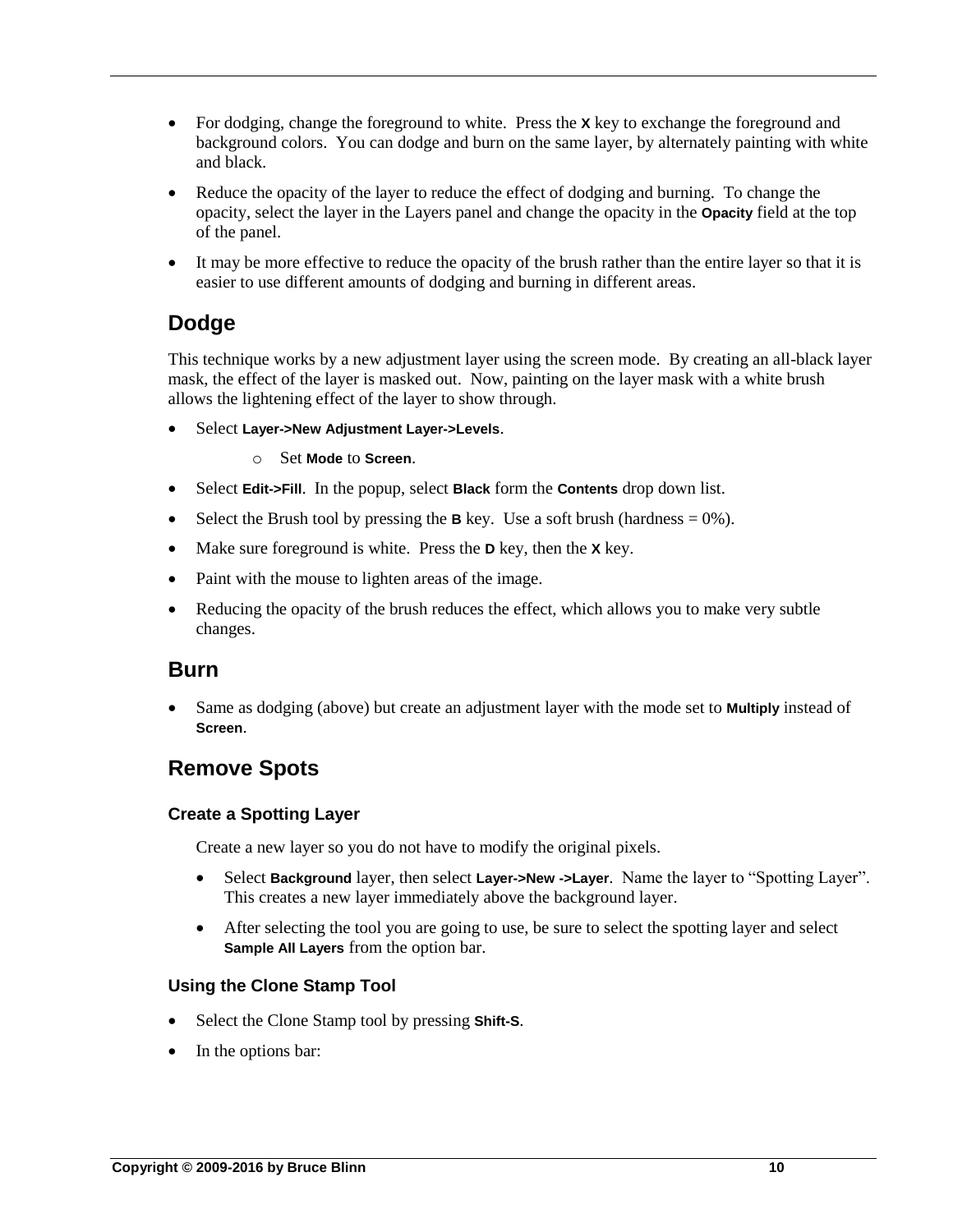- o Set the brush size (**Diameter**) so it is slightly larger than the narrowest dimension of the spot you are going to remove (press **[** or **]**). Use a soft edge brush (set **Hardness** to 0%).
- o Set the **Mode** to **Normal**. You can change the mode to **Lighten** if removing dark spots or **Darken** if removing light spots.
- o Select **Aligned**. This causes the source to move with the cursor at the destination.
- o Set **Sample** to **Sample All Layers** if you are spotting from a layer above the background layer.
- Move the cursor over the area you want to clone from and press **Alt-Click** for Photoshop to remember the location.
- Move the cursor over one end of the spot you want to remove. Then click and drag the cursor over the length of the spot. To experiment with different results, use a different size brush or click and drag from a different direction.

#### **Using the Healing Brush Tool**

- Select the Healing Brush tool by pressing **Shift-J** or by selecting the band-aid icon in the tools panel.
- In the options bar:
	- o Set the brush size (**Diameter**) so it is slightly larger than the narrowest dimension of the spot you are going to remove (press **[** or **]**). Set **Hardness** to 0%, **Spacing** to 25%, **Angle** to 60 degrees, and **Roundness** to 60%.
	- o Set the **Mode** to **Normal**. You can change the mode to **Lighten** if removing dark spots or **Darken** if removing light spots.
	- o Select **Aligned**. This causes the source to move with the cursor at the destination.
	- o Set **Sample** to **Sample All Layers** if you are spotting from a layer above the background layer.
- Move the cursor over the area you want to clone from and press **Alt-Click** for Photoshop to remember the location.
- Move the cursor over one end of the spot you want to remove. Then click and drag the cursor over the length of the spot. To experiment with different results, use a different size brush or click and drag from a different direction. This tool is different than the Clone Stamp tool because instead of the pixels being copied from the source to the destination, the texture is copied and the color is blended, which can make the correction more natural looking.

#### **Using the Spot Healing Brush Tool**

- Select the Spot Healing Brush tool. The Spot Healing Brush tool is on the same icon as the Healing Brush tool, so press **Shift-J** until the icon changes to the icon of a band-aid over a spot
- In the options bar:
	- o Set the brush size (**Diameter**) so it is slightly larger than the narrowest dimension of the spot you are going to remove (press **[** or **]**). Set **Hardness** to 0%, **Spacing** to 25%, **Angle** to 60 degrees, and **Roundness** to 60%.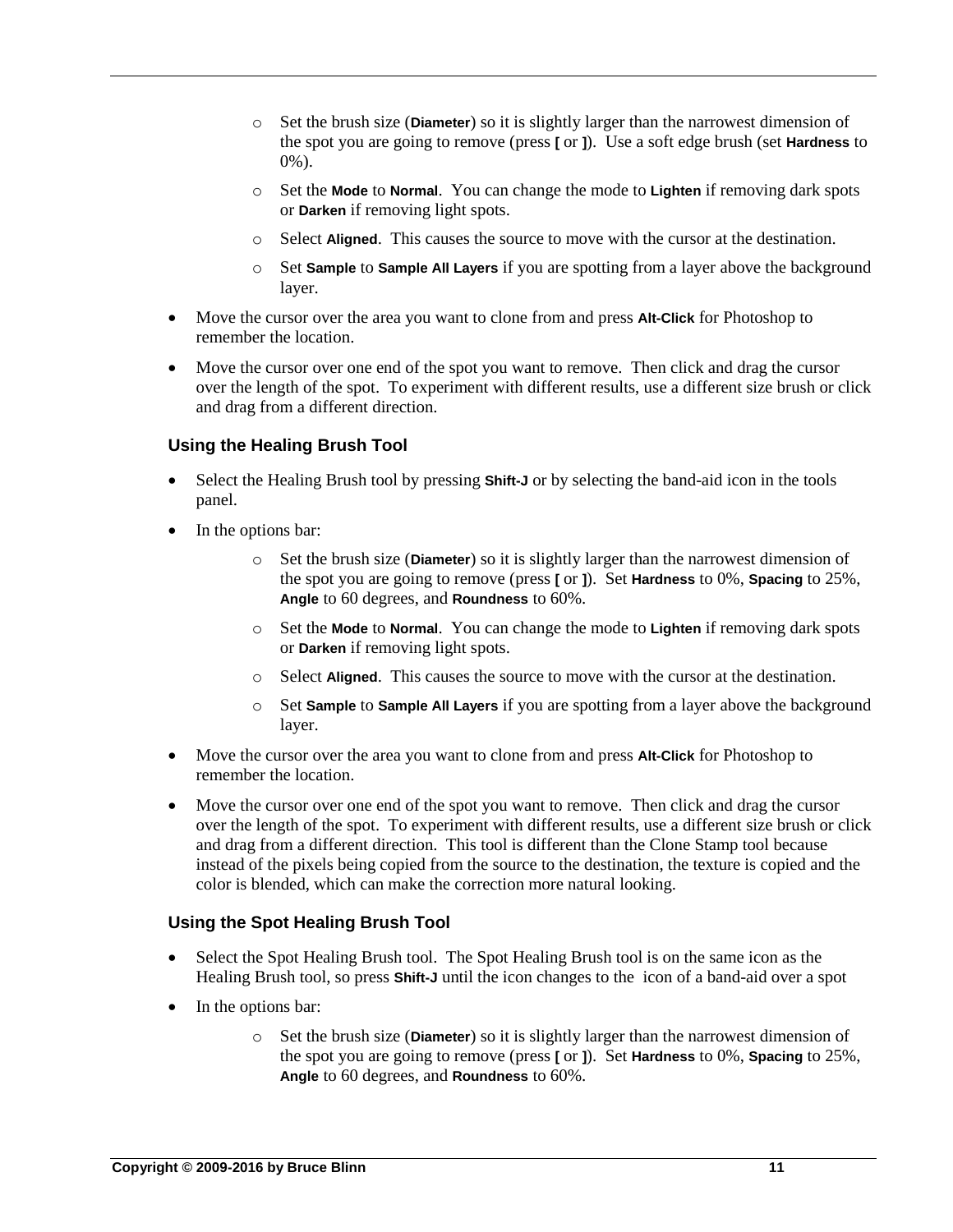- o Set the **Mode** to **Normal**. You can change the mode to **Lighten** if removing dark spots or **Darken** if removing light spots.
- o Select **Proximity Match**.
- o Select **Sample All Layers** if you are spotting from a layer above the background layer.
- Move the cursor over one end of the spot you want to remove. Then click and drag the cursor over the length of the spot. To experiment with different results, use a different size brush or click and drag from a different direction. This is the same as the Healing Brush tool except you do not need to define a source to copy the pixels from.

#### **Using the Patch tool**

- Select the Patch tool. The Patch tool is on the same icon as the Healing Brush tool, so press **Shift-J** until the icon changes to the patch icon.
- Select area to repair using any selection tool.
- Drag that selection over an area that you want copied over the area to repair.
- Area will be cloned, except texture will be preserved.

### <span id="page-11-0"></span>**Remove Unwanted Element**

- Select the unwanted element with the Lasso tool. Selection should be slightly larger than the area to remove.
- Move the selection to an area that contains the material that will be used to cover the area. Any selection tool can be used to move the selection.
- If the cover material is too small, use the Lasso tool to reduce the size of the selection.
- Copy and paste the cover material (**Edit->Copy**, **Edit->Paste**). This will create a new layer called Layer 1. Use the Move tool to move Layer 1 over the top of the inclusion. To completely cover the inclusion, you may have to paste and move several new layers. Once this is done, select **Layer>Merge Down** (**Ctrl-E**) to collapse the new layers into a single Layer 1.
- Create a layer mask for Layer 1. Highlight Layer 1 and select **Layer->Add Layer Mask->Hide All**. Do not be alarmed when the inclusion suddenly appears again. This is an intended feature of the hide all layer mask.
- Feathering and blending the edges of Layer 1 involves painting on the layer mask with a feathered brush. To select a feathered brush, select the Brush tool on the tool panel. Click on the Brush pull-down menu. Scroll the Brush pull-down menu until an appropriate brush appears. In this case, I've selected a 100 pixel feathered brush. Double click on the desired brush to select.
- To set the color of the brush, double click the foreground color box and pick a color from the Colors Panel. In this case, I've picked black. Clicked on the layer mask of Layer 1 to select it. Paint along the edges of the inclusion until just exposed.
- Merge Layer 1 back into the background layer by selecting Layer 1 in the layers panel, and select **Layer>Merge Down** (**Ctrl-E**). Apply the Clone Stamp tool to break up any traces of a cloned pattern.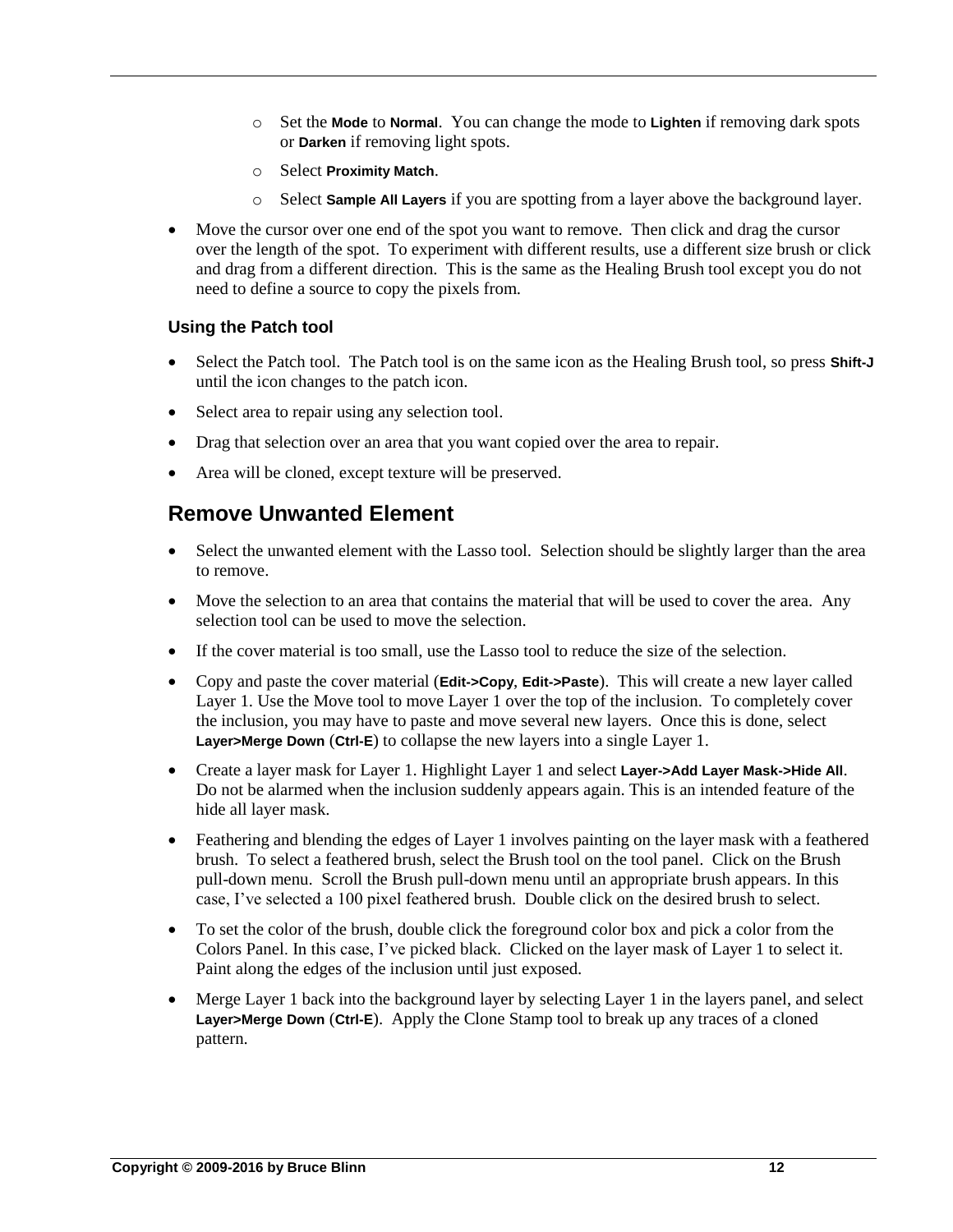### <span id="page-12-0"></span>**Whiten Teeth**

- Select teeth using any selection tool.
- Select **Select->Modify->Feather**. Set **Feather Radius** to **2**.
- Select **Layer->New Adjustment Layer->Hue/Saturation**
- Change **Master** to **Yellows**.
- Reduce saturation by moving the **Saturation** slider to the left.
- Change back to **Master**.
- Increase lightness moving the **Lightness** slider to the right.

### <span id="page-12-1"></span>**Improve Skin**

- Duplicate background layer.
- Turn off the *eye* on the new layer so it does not hide the original background layer.
- Select the background layer (that is, the bottom layer, not the copy).
- Remove blemishes with spot healing tool. Example brush settings: hardness 80%, spacing 25%, angle 60%, and roundness 60%.
- Select **Filter->Blur->Gaussian Blur**. Set **Radius** to **3**.
- Turn on the *eye* on the copy of the background layer (that is, the top layer).
- Add a layer mask to the copy of the background layer (that is, the top layer).
- Set the foreground color to dark grey (darker results in less opacity).
- Select the Brush tool by pressing the **B** key. Set **Hardness** to **0**.
- Paint where you want lower image to show through. Good for removing wrinkles; do not do eyes or mouth where you want to preserve sharpness.

# <span id="page-12-2"></span>**Plastic Surgery**

The Liquify filter can be used to change the shape of body areas. The tool can be selected from the tool bar on the left side of the window.

- Flatten image.
- Select **Filter->Liquify**.
- Use the *warp* tool to push parts of the image with the brush. For example, it can be used to make a person's cheeks thinner.
- Use the *pucker* tool to pull the sides of the brush toward the center. For example, it can be used to make a person's nose thinner.
- Use the *bloat* tool to make the part of the image under the brush bigger from the center out. For example, it can be used to make a person's eyes larger.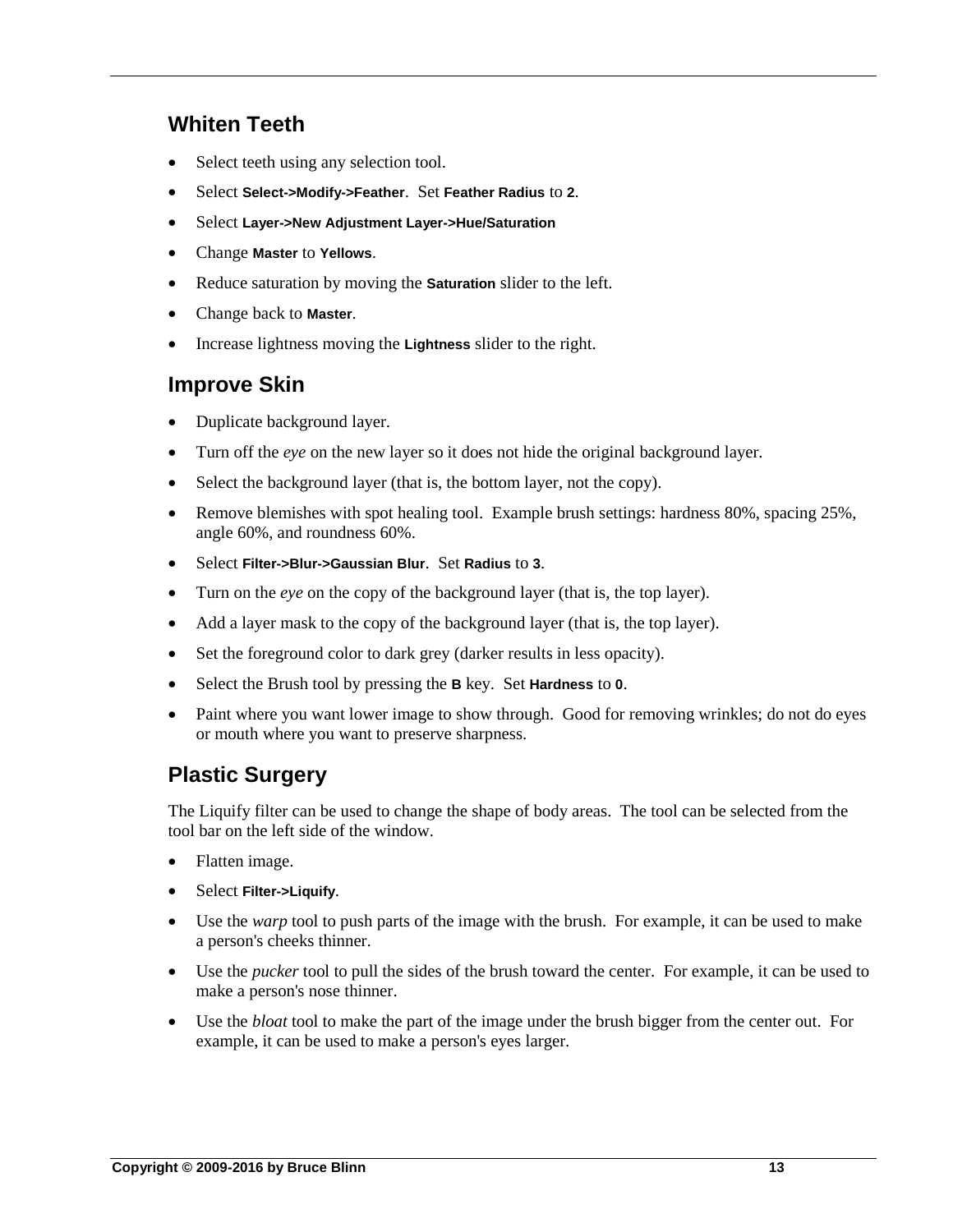# <span id="page-13-0"></span>**Layers**

Using an adjustment layer to make changes allows you to make a change to an image without altering any of the image data.

- If you cannot make an adjustment using an adjustment layer, then duplicate the background and work on the duplicate layer. This allows you to get some of the benefit, such as turning the layer on and off and adjusting the opacity.
- **Shift-Click** on the layer mask to temporarily disable it. **Shift-Click** again to restore it.
- **Alt-Click** on the layer mask to show it full size. **Alt-Click** again to restore it.
- **Ctrl-Click** on the layer mask to convert it to a selection.
- Type **\** to see layer mask of active layer as a color overlay on the image. Type **\** again to remove it.
- **Ctrl-Click** layer so next adjustment layer will apply to only that layer in a multi-layer image???

 $\bullet$ 

# <span id="page-13-1"></span>**Merge Two Images**

- Drag one image onto another image.
- Select the portion of the upper image that you want to keep.
- Create a layer mask on top image (select the Add Layer Mask icon at bottom of layers panel). The layer mask will be initialized by the selection.
- Select the Move tool.
- Check the **Show Transform Controls** checkbox in the options tool bar. If you cannot see the transform controls, zoom out until you can.
- Resize the upper image as desired.
- Select the layer mask in the layers panel for the upper image.
- Use the brush tool to mask out (remove) portions of the upper image that you do not want. Make sure the foreground color is black and opacity is 100%.
- <span id="page-13-2"></span>Turn off the *eye* for the lower layer to see what is masked better.

### **Create a Layer Mask**

Every adjustment layer has an associated layer mask. It is initially shown as a white box in the layer in the layer panel. Wherever the layer mask is white, the changes in the layer will apply to the image below. Wherever the layer mask is black, the layer will have no effect on the image below.

Anytime the layer is the active layer, you can use any tool to draw on the image and it will actually be drawing on the layer mask. You can press the backslash key (**\**) to change the mask red so you can see exactly what is masked and what is not. Press the backslash key again turn off this effect.

#### **Create Layer Mash from Selection**

 Before creating a new adjustment layer, use any of the selection tools to select the part of the image that you want the adjustment layer to modify.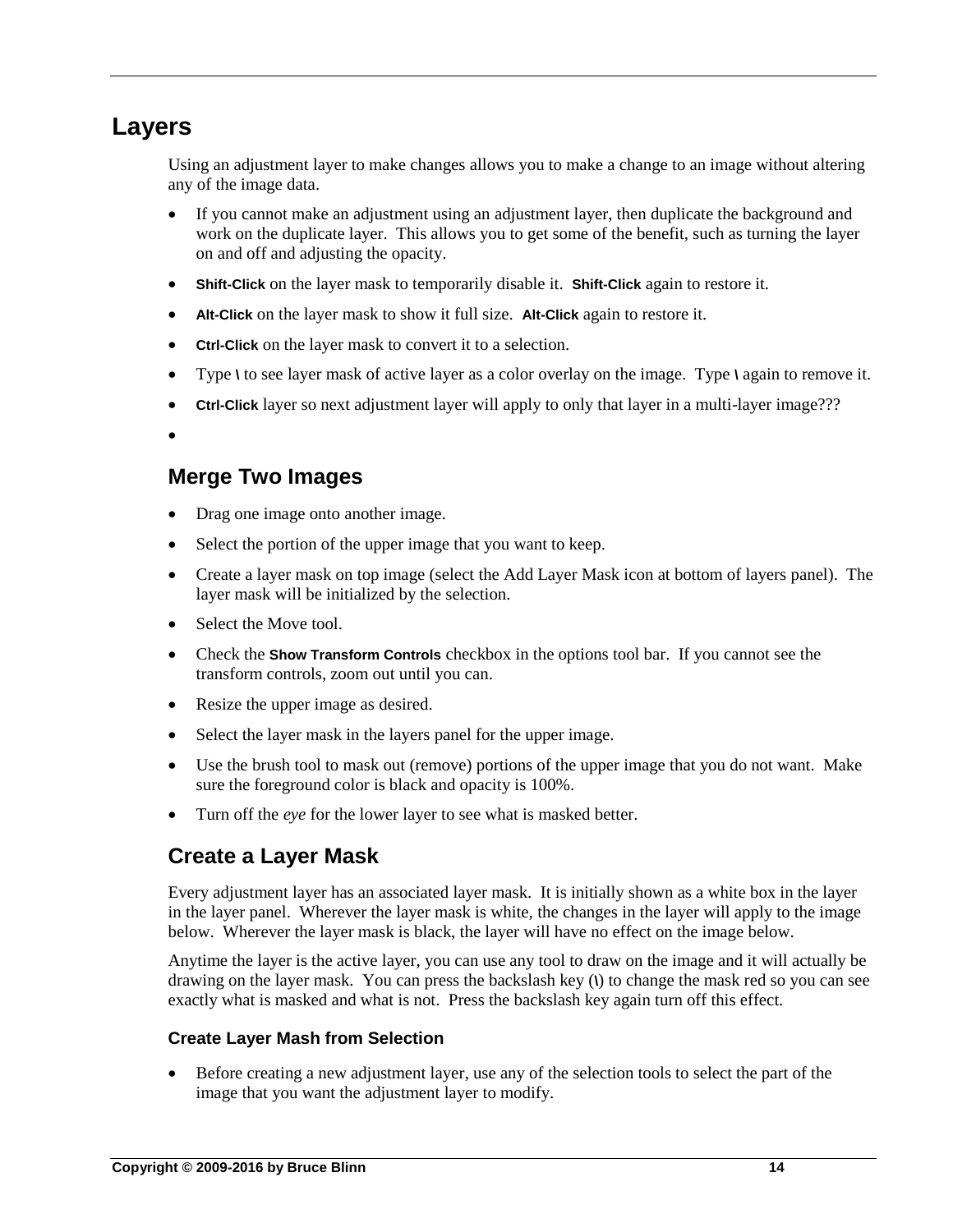- Create the new adjustment layer. A layer mask will be created for the layer. The part of the image that was selected will be white in the layer mask and the rest will be black.
- Once the layer is created, you can edit the layer mask whenever the layer is the active layer using any of the other techniques described in this section.

#### **Create Layer Mash Using the Brush Tool**

- Create a new adjustment layer and make the adjustment to the area that you are interested in. Disregard the effect the adjustment is having on the area that you are going to mask out.
- The mask will be made by painting, so select the brush tool (**B**) and adjust the size and hardness (usually use a soft brush (0%)).
- **Press D** to set the foreground and background colors to black and white.
- Paint over the areas that you do not want the adjustment layer to effect. As you paint, you will see these areas show up in the layer mask as black and the effect of the adjustment layer will be removed from the area being painted.
- You can erase a mistake by reversing the colors (**X**) and panting with white.
- If you want to change the layer mask at a later time, select the layer to make it active and paint on the image as before to change the layer mask.

You can create a layer mask using this method, but start with a completely black layer mask like this:

- Select **Edit->Fill**. In the popup, select **Black** form the **Contents** drop down list.
- Now, the layer mask blocks the entire adjustment layer so it has no effect.
- Paint with white in the areas where you want the adjustment to take effect.

#### **Create Layer Mask Using the Gradient Tool**

- Create a new adjustment layer and make the adjustment to the area that you are interested in.
- Select the Gradient tool (**G**).
- In the options bar:
	- o Select the drop down list and select the first thumbnail, which is the foreground to background gradient.
	- o In the next set of five icons, select the first one, which is for the linear gradient.
- Press **D** to select the default foreground and background colors (black and white).
- To create the gradient, drag the mouse across the area to be masked from the non-masked area to the masked area. Press the shift key while dragging the mouse to lock the gradient to the nearest 45 degree angle.

# <span id="page-14-0"></span>**Selections**

Selections allow you to isolate areas of your image to control where a tool or adjustment will affect the image. There are two types of selections: normal selections and masks. A normal selection is one where you define the perimeter of an area. A mask defines and area by selecting pixels in a mask.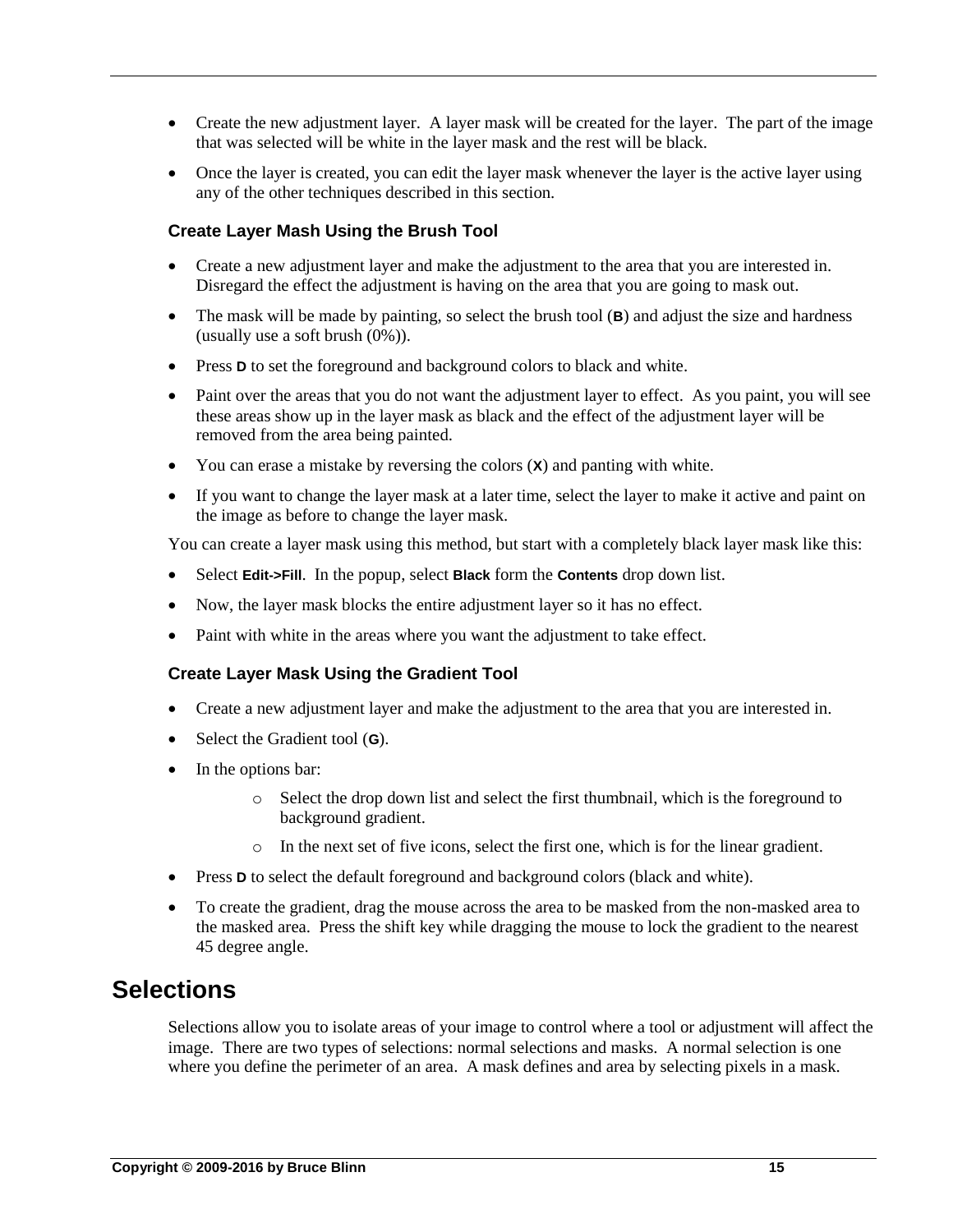- If there is an active selection, editing (e.g., **Filter->Sharpen->Unsharp Mask**) will only be applied inside the selected area.
- Magnetic Lasso aids selection by finding edges.
- Magic Wand Lasso aids selection by finding similar color.
- $\bullet$  To select the sky: (1) choose the Magic Wand tool in the tools panel; (2) set tolerance (32 in this example); (3) while holding down the shift key, repeatedly click the sky with the magic wand until the entire sky is surrounded by marching ants; (5) save the selection by executing **Select->Save Selection** and naming the selection "sky."
- Expand a selection by using the Lasso tool, holding down the shift key, and drawing the extension.
- Reduce a selection by using the Lasso tool, holding down the Alt key, and drawing the reduction.

### <span id="page-15-0"></span>**Quick Selection**

Press **Q** to enter quick selection mode. Press **Q** again to return to normal selection mode. When in quick selection mode, the existing selection is converted to a mask and shown over the image. Now you can use any of the drawing tools to make changes to the existing selection. When you leave quick selection mode (return to normal selection mode), the new selection will be indicated by marching ants.

When you enter quick selection mode, the not selected areas will be shown in red. If there is not an existing selection, nothing will be red when you enter quick selection mode. Use any drawing tool to make a selection. If nothing happens, make sure the foreground color is black and the background color is white.

Note: The quick selection and the layer mask overlaying the image may look similar and can even be displayed at the same time, but they are two different things. The quick selection is a normal selection that will be shown with marching ants when you leave quick selection mode. And, the layer mask is the mask that applies to the currently active layer.

# <span id="page-15-2"></span><span id="page-15-1"></span>**Printing**

# **Shutterfly Settings**

- Save as JPEG.
- Use sRGB.
- Disable VividPics or Shutterfly will adjust color, brightness, and contrast. To disable VividPics, go to **My Pictures** and select an album.
	- o Select each image in the album where you want to disable VividPics.
	- o Select **Edit->Apply effect**.
	- o Select the checkbox on the right that says "**Don't apply automatic corrections to picture**".
	- o Select "**Apply this effect to selected pictures**" (this is the link just above the checkbox).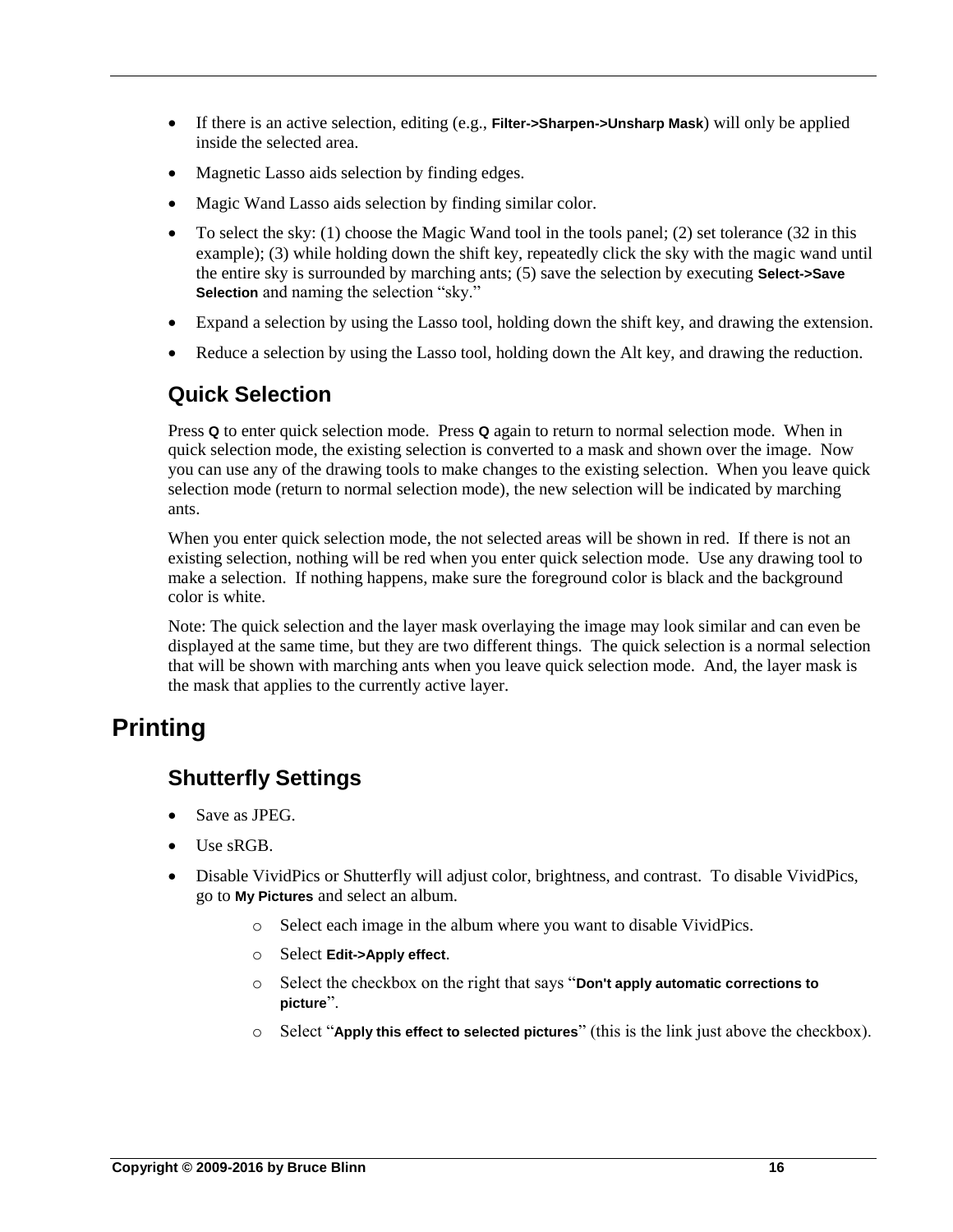# <span id="page-16-1"></span><span id="page-16-0"></span>**Miscellaneous**

# **Add Text**

- Select the Text tool (**T**). Other tools you might want to use are the vertical text tool, the horizontal text mask, or the vertical text mask tools (all in the same location in the tools panel (**Shift-T**)).
- Set the font, style, and size from the options bar.
- Click on the image close to where you want the text to appear. Or you can click and drag to create a text box to constrain the text. This cause a new layer to be created
- Enter the text. The text layer will automatically be renamed to match the text that is entered.
- Select the Move tool (V). Reposition the text as desired.
- You can go back to the Text tool and click on the text to make more changes.
- After the text looks the way you want it using the options on the Text tool option bar, you can add layer styles, which will give the text a three dimensional look. Double click in a blank area of the text layer in the Layers panel to bring up the Layer Style dialog box.
- When you add a layer style to a layer, an icon  $(fx)$  is added to the right side of the layer in the Layers panel. You can drag this icon and drop it on another layer to copy the layer style from one layer to another. This is useful when you have multiple text layers that you want to all look the same.

### <span id="page-16-2"></span>**Convert to Black and White**

#### **Method 1**

- Select **Layer->New Adjustment Layer->Black** & **White**.
- Try the different options in the **Preset** box.
- Fine tune using the sliders.
- Check the **Tint** checkbox if you want to add a color tint to the image (for example, to simulate a sepia image (brown cast).
- Move **Hue** slider to select color of the tint.
- Move **Saturation** slider to adjust the intensity.

#### **Method 2**

Select **Image->Mode->Grayscale**.

#### **Method 3**

- Select **Windows->Show Channels**.
- Look at red, green, and blue channels to see which one makes the best black and white image. Skin tones tend to have a lot of red, so, for example, the red channel is often best. Select that channel.
- Select **Image->Mode->Grayscale**.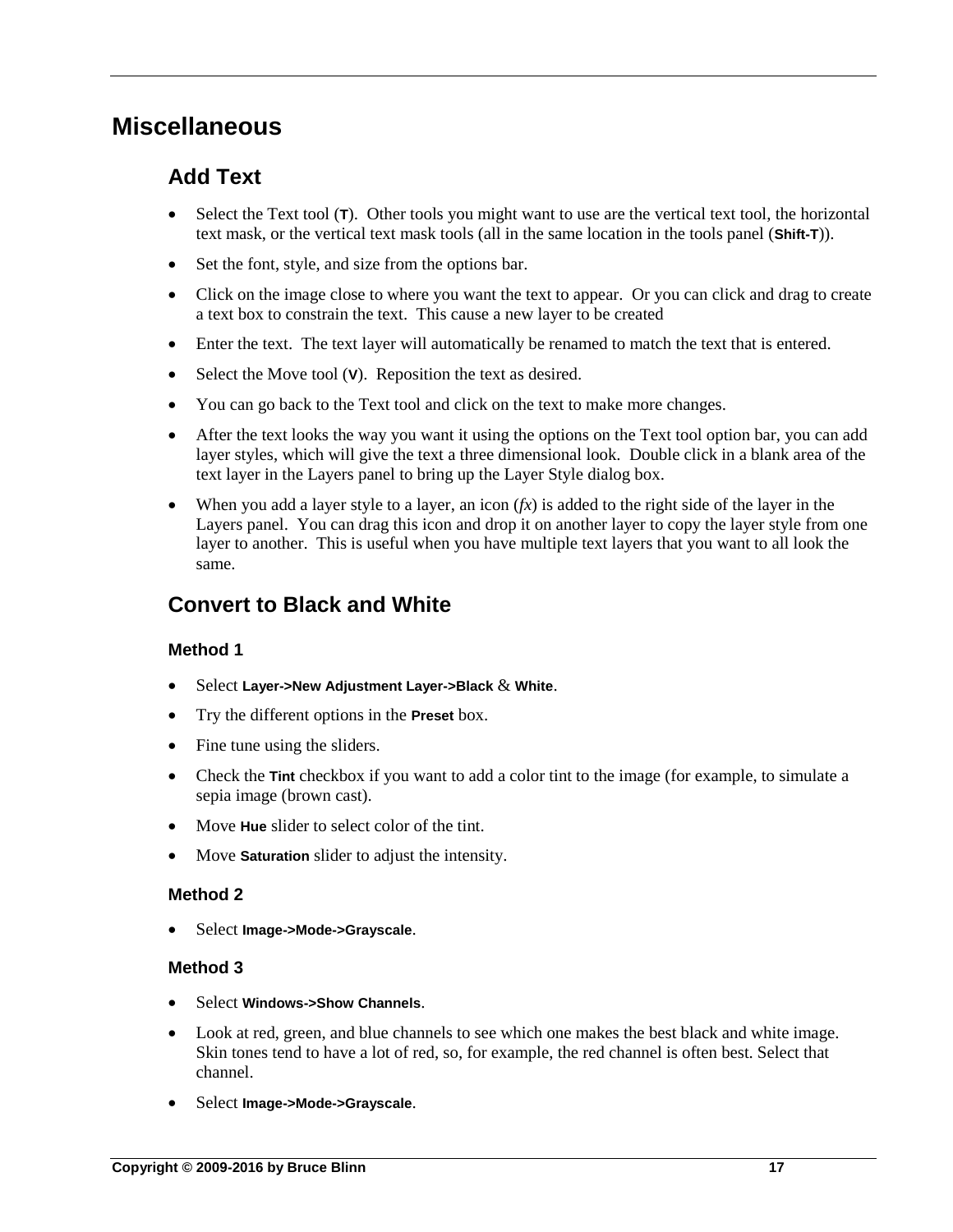#### **Method 4**

- Select **Layer->New Adjustment layer->Hue/Saturation**.
- Desaturate the image by moving the saturation slider all the way to the left (setting -100).
- You can leave the image in color mode so you can use the color balance adjustment to change the tone of the image.

### <span id="page-17-0"></span>**Panoramas**

- Select **File->Automate->Photomerge**.
- To alter one layer of a panorama, select the layer to adjust with the Control key pressed???
- <span id="page-17-1"></span>When taking photograph for panorama, zoom out to 50mm or more.

# **Panorama Sequence**

These are the steps used to make a panorama picture that consists of several images side-by-side.

- Edit the images that will be put in the collage so they are ready to use.
	- o Change the size of the images to match the panorama: for example, 4"x4" at 300 ppi. The ppi of the images should be the same as the panorama you are going to create.
	- o Flatten the layers so they can be copied to the new panorama image. An easy way to flatten the images without losing the information in the layers is to save them as JPEG files. For example, close the images and enter **File->Scripts->Image Processor** (resize to  $1200x1200$  pixels  $(4" x 300$  ppi) if necessary).
- Open the (JPEG) images in Photoshop so you can copy them to the panorama.
- Create a canvas for the panorama by selecting **File->New**.
	- o Enter the name of the panorama.
	- $\circ$  Set the size so it is large enough for all the images. For example, if you have 4 images that are  $4"x4"$  at 300 ppi, then create a new image that is  $4.5"x$  16.8" at 300 ppi. Those dimensions allow .25" above, below, and on each end with .1" between each image.
- For each image:
	- o Create a new layer for the image by selecting **Layer->New->Layer**, or enter shiftcontrol-N
	- o Change to the image in Photoshop. Select the entire image by entering control-A, and copy it by entering control-C.
	- o Switch back to the new canvas. Select the new layer. Enter control-V to paste the image in the selected layer. If you are having trouble pasting the image, make sure the image you copied it from was flattened. If you are having trouble seeing it, try using control- (control-minus) to shrink it.
	- o You can move the image around by selecting the layer you put it in then left clicking the image and dragging it where you want it. You can use the arrow keys to make small-adjustments.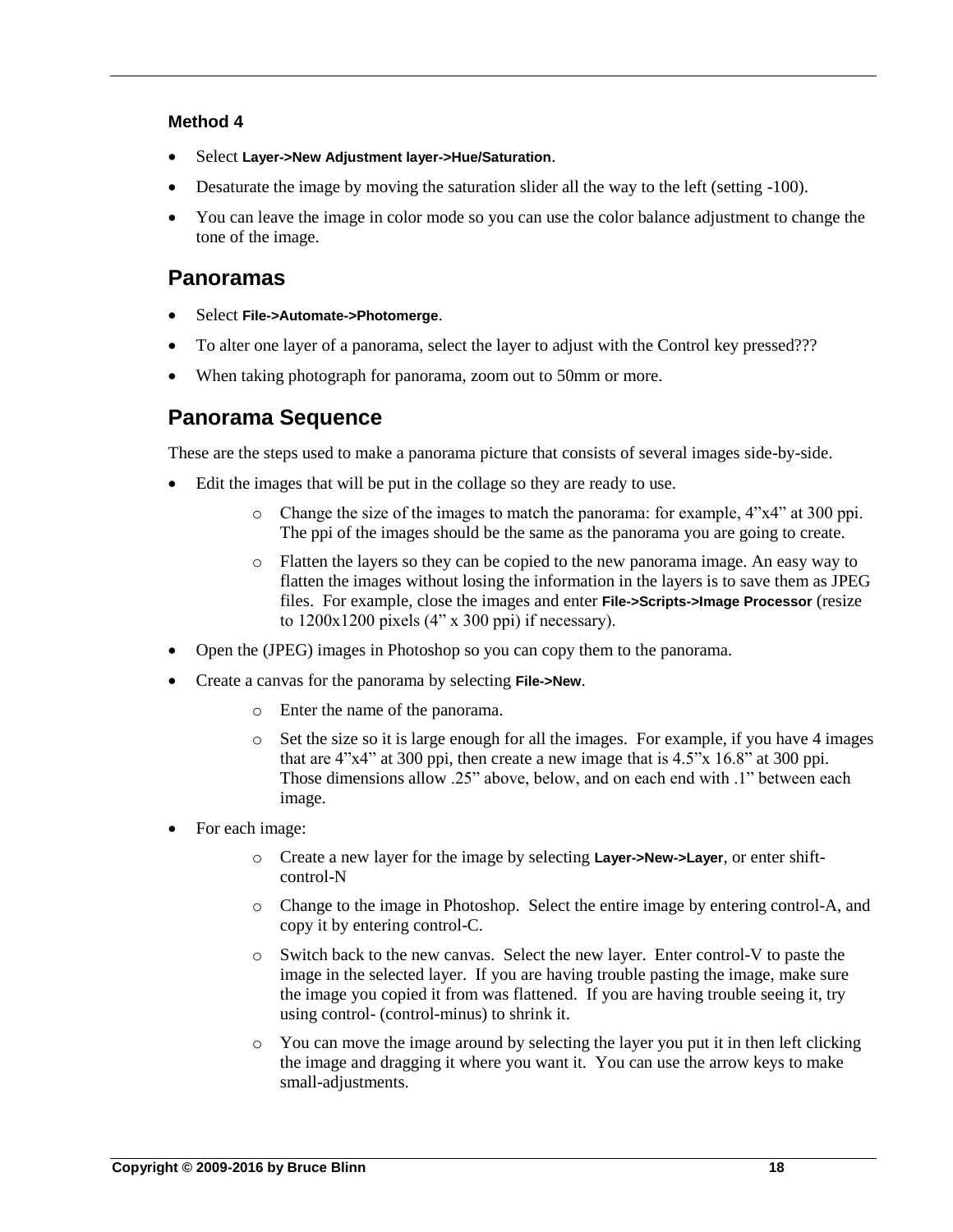• Save the panorama as a JPEG file and copy it to the web page.

# **Web Photo Gallery**

This tool will take a set of images and create a directory that implements a web page for viewing the images. After it is finished, you can use a browser to open the file index.html in the directory that is created to view the web page.

Select **File->Automate->Web Photo Gallery**.

#### **Example**

- Open Bridge CS3 (CS4 does not have the option to pass files to Photoshop described below).
- Select **Edit->Find**.
- Specify the source directory where the images are stored in the **Look in** field. Check the **Include All Subfolders** and **Include Non-indexed Files** checkboxes further down.
- Under **Criteria**, in the first drop down box, select **Keywords**. Select **contains** in the second box, and enter the keyword for the web page in the third text box (Alaska, Birds, Boats, BryceCanyon, California, Canada, GeneralInterest, GrandCanyon, GrandTetons, Grenada, LightHouses, Minnesota, PacificCoast, Panoramas, SanFrancisco, Seattle, Yellowstone, Yosemite).
- Press **Find** and Bridge will find all the files to put in the web page.
- Select all the images by pressing **Ctrl-A**.
- Select **Tools->Photoshop->Web Photo Gallery**. This will start Photoshop, start the **Web Photo Gallery** dialog, and pass the names of the images.
- Under **Styles**, select **Centered Frame 1 – Basic** or **Horizontal Neutral**.
- The **Source Images Use** field should say **Selected Images from Bridge**.
- Select the **Destination** button to specify the folder where you want the web page files to be stored.
- Select **Options->General**. Set **Extension** to **.html**. Select **Add Width and Height Attributes for Images**. This makes the web page allocate space for the image while it is loading rather than resizing the page after it downloads the images.
- Select **Options->Banner**. Enter a title for the web page in **Site Name**. Fill in the other fields or leave them blank to leave them off the web page.
- Select **Options->Large Images**. Uncheck **Resize Images** to have the images appear as their natural size or specify the size you want, such as **Custom** and **600** pixels. Set **JPEG Quality** to **High**. Select the checkboxes for any information you want printed with the image. Don't bother with the file name if it is not descriptive.
- Select **Options->Thumbnails**. Change **Size** to **Large** and leave other settings as they are.
- Select **Options->Custom Colors**. Leave settings as they are.
- Select **Options->Security**. This section allows you to cause a message to be printed on the image when it is displayed.
- Select **OK**.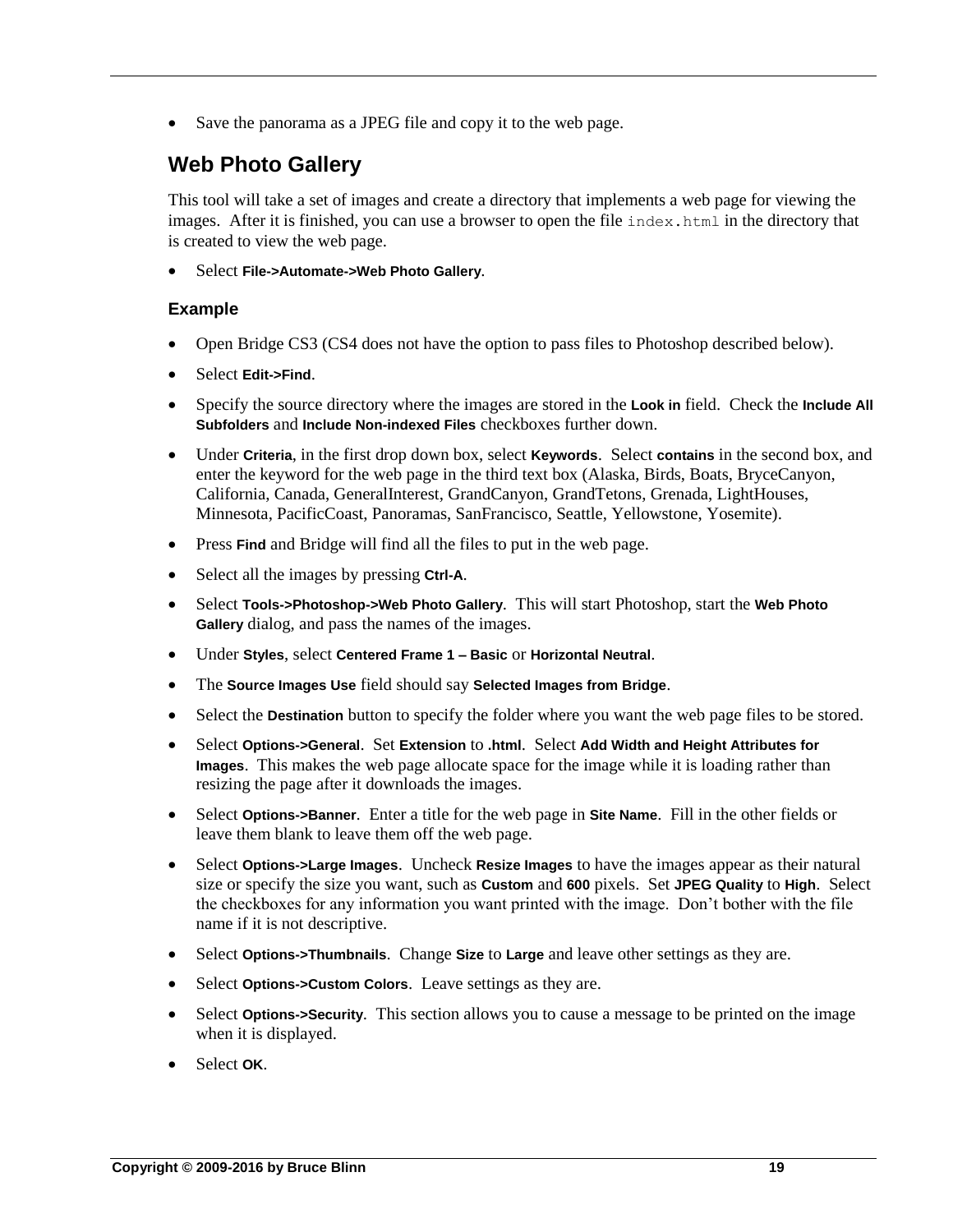# <span id="page-19-0"></span>**Contact Sheet**

Select **File->Automate->Contact Sheet II**.

### <span id="page-19-1"></span>**Make Grid of Images**

- Select **View->Rulers**.
- Select **View->Snap**.
- Select **File->New**. Make new image 6"x6", 150ppi, and RGB, 8bit color.
- Click in vertical ruler and drag line to 2" and another at 4".
- Click in horizontal ruler and drag line to 2" and another at 4".
- Select Rectangular Marquee tool.
- In the image that will be used to populate the grid, hold the shift key and select an area of the image (shift key makes the selection square).
- Select the Move tool.
- Drag the selection and drop on the new canvas that was created above. This creates a new layer.
- Hold the shift key and resize the image until if overlays one of the squares.
- Select the layer that was just created and duplicate it 8 times.
- Use Move tool to move each copy to a different square in the grid.

# <span id="page-19-2"></span>**Blending Modes**

Blending modes are the algorithms used by Photoshop to decide how to blend the pixels in the current layer with the cumulative effect of the pixels in the layers below. The blending modes that are most useful for photographers are Normal, Multiply, Screen, Overlay, Soft Light, Difference, and Luminosity.

# <span id="page-19-3"></span>**Independent Layer**

#### **Normal**

Normal mode causes the pixels (image) in the current layer to cover the corresponding pixels (image) in the layers below. That is, the pixels in the top layer are displayed normally, regardless of the values of the pixels underneath. You can reduce the opacity to see some of the top layer and some of the layer beneath it.

#### **Dissolve**

This mode does not have any effect if the opacity of the top layer is 100% with hard edges. When the opacity is reduced, some pixels are turned on or off (rather than being more translucent).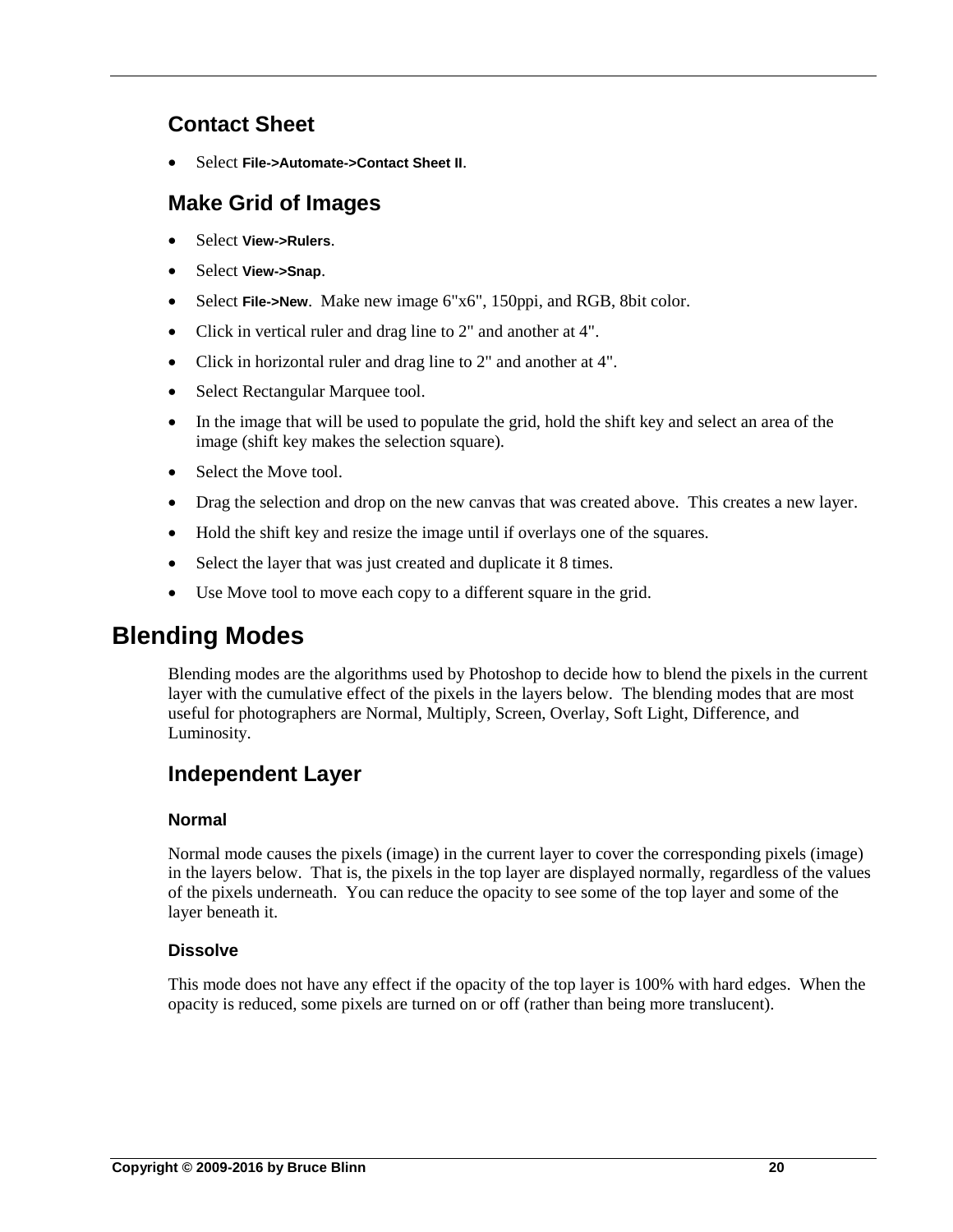### <span id="page-20-0"></span>**Darken**

#### **Darken**

This mode uses pixels from the top layer if they are darker than the pixels underneath; otherwise it uses the pixels underneath. The pixels are compared on a color (channel) by color basis. White pixels have little effect and dark pixels have maximum effect.

#### **Multiply**

This mode is similar to holding two the effect of looking through two slides held together. If the images above and below are the same, this mode causes the pixels to be twice as dark. This has a similar effect as underexposing the image. White pixels have little effect and dark pixels have maximum effect. This is the opposite of Screen mode.

#### **Color Burn and Linear Burn**

These modes use color in the top layer to reduce brightness resulting in a darker image, color change, and darker edges.

#### **Darker Color**

This mode uses pixels from the top layer if they are darker than the pixels underneath; otherwise it uses the pixels underneath. It is similar to Darken, but it operates on all colors (channels) at once.

# <span id="page-20-1"></span>**Lighten**

#### **Lighten**

This mode uses pixels from the current layer if they are lighter than the pixels underneath; otherwise it uses the pixels underneath. The pixels are compared on a color (channel) by color basis. White pixels have maximum effect and dark pixels have little effect.

#### **Screen**

This is the opposite of Multiply mode. If the images above and below are the same, this mode causes the pixels to be half as dark. White pixels have maximum effect and dark pixels have little effect. This has a similar effect as overexposing the image.

#### **Color Dodge and Linear Dodge**

These modes use color in the top layer to increase brightness resulting in a lighter images.

#### **Lighter Color**

This mode uses pixels from the top layer if they are lighter than the pixels underneath; otherwise it uses the pixels underneath. It is similar to Lighten, but it operates on all colors (channels) at once.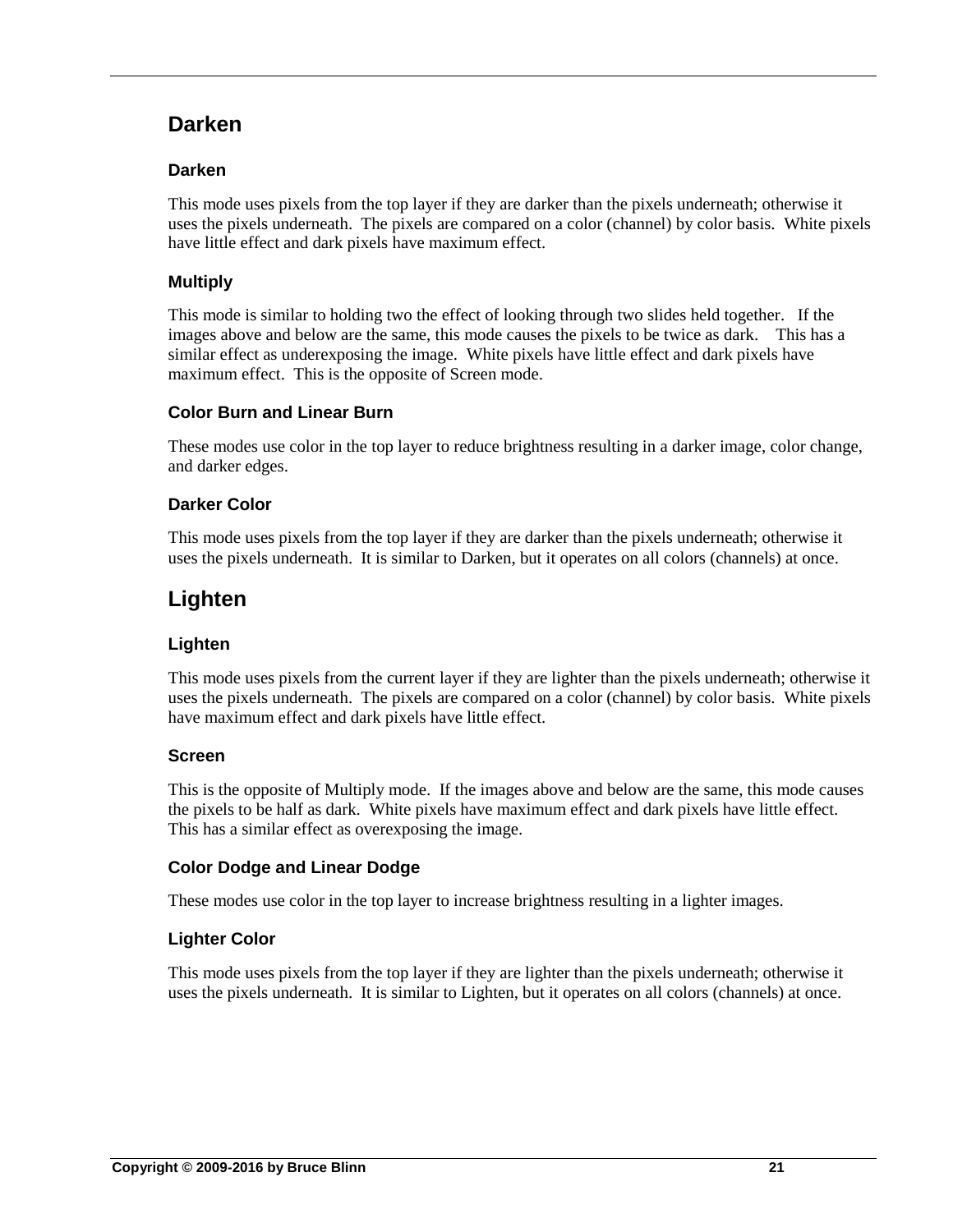# <span id="page-21-0"></span>**Add Contrast**

#### **Overlay**

This mode multiplies or screens the color depending upon the color in the lower layer. This mode darkens dark colors and lightens light colors. This mode can be used in dodge and burn techniques.

#### **Soft Light**

This mode multiplies or screens the color depending upon the color in the lower layer, which darkens dark colors and lightens light colors, similar to Overlay mode, but it produces an effect similar to a diffused spotlight. This mode can be used in dodge and burn techniques.

#### **Hard Light**

This mode multiplies or screens the color depending upon the color in the lower layer, which darkens dark colors and lightens light colors, similar to Overlay mode, but it produces an effect similar to a harsh spotlight.

#### **Vivid Light**

This mode increases contrast. It is similar to combining Color Dodge and Color Burn.

#### **Linear Light**

This mode increases contrast. It is similar to combining Linear Dodge and Linear Burn.

#### **Pin Light**

This mode keeps the darkest blacks and lightest whites. Everything else is invisible.

#### **Hard Mix**

This mode produces a posturized image consisting of red, green, blue, cyan, magenta, yellow, black, and white.

### <span id="page-21-1"></span>**Compare**

#### **Difference and Exclusion**

These modes either subtract the colors of the top layer from the lower layer or vice-versa, depending upon which layer is brighter.

# <span id="page-21-2"></span>**Apply Quality**

#### **Hue**

This mode creates a blend of color with the luminance and saturation of the upper color and the hue of the lower color.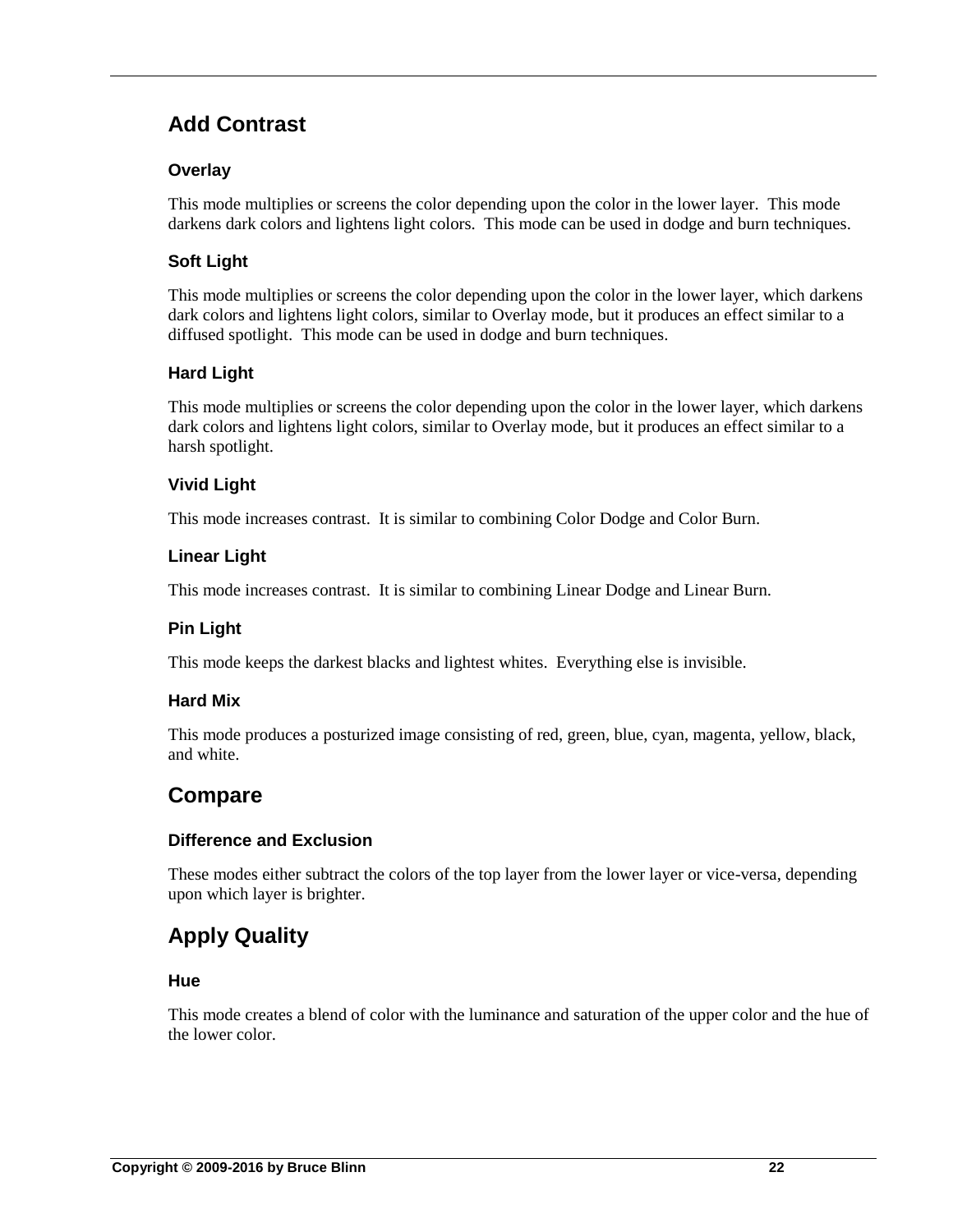#### **Saturation**

This mode creates a blend of color with hue, saturation, and luminosity from the upper layer with the hue and luminosity from the lower layer.

#### **Color**

This mode takes the hue and saturation from the upper layer and the luminosity from the lower layer. This can be useful when replacing color in part of an image so it maintains the correct tone.

#### **Luminosity**

This mode takes the luminosity from the upper layer and the hue and saturation from the lower layer. This can be useful for a Curves adjustment layer or an Unsharp Mask to prevent color changes.

# <span id="page-22-1"></span><span id="page-22-0"></span>**Keyboard Shortcuts**

### **PC and Mac Command Keys**

| Control Key | ⇔ | Apple Key <sup>1</sup> |
|-------------|---|------------------------|
| Alt Key     | ⇔ | Option Key             |
| Shift Key   | ⇔ | Shift Key              |
| Right-click | ⇔ | Control-click          |

### <span id="page-22-2"></span>**Keys**

The letter keys are used to select a group of tools. The letter key alone will select the most recently used tool listed for that key. Using the **Shift** key with the letter key will cycle through the tools associated with that key.

| A. Shift-A | Path selection and direct selection tools                                        |
|------------|----------------------------------------------------------------------------------|
| B, Shift-B | Brush, pencil, and color replacement tools                                       |
| C. Shift-C | Crop tool                                                                        |
| D, Shift-D | Set default colors for foreground and background (black and white)               |
| E, Shift-E | Eraser, background eraser, and magic eraser tools                                |
| F. Shift-F | Cycle through full screen modes: standard, maximized, full screen with menu, and |
|            | full screen without menu                                                         |
| G. Shift-G | Gradient and paint bucket tools                                                  |
| H, Shift-H | Hand tool                                                                        |
| I, Shift-I | Eye dropper, color sampler, ruler, and count tools                               |
| J. Shift-J | Spot healing brush, healing brush, patch, and red eye tools                      |
| K, Shift-K | Slice and slice select tools                                                     |
| L, Shift-L | Lasso, polygonal lasso, and magnetic lasso tools                                 |
| M, Shift-M | Rectangular marquee and elliptical marquee tools                                 |
| N, Shift-N | Notes and audio annotation tool                                                  |
| O. Shift-O | Dodge, burn, and sponge tools                                                    |
| P. Shift-P | Pen and freeform pen tools                                                       |
| Q, Shift-Q | Toggle quick mask mode                                                           |
| R. Shift-R | Blur, sharpen, and smudge tools                                                  |
| S. Shift-S | Clone stamp and pattern stamp tools                                              |
| T. Shift-T | Text, vertical text, horizontal text mask, and vertical text mask tools          |
| U. Shift-U | Rectangle, rounded rectangle, ellipse, line, polygon, and custom shape tools     |
| V. Shift-V | Move tool                                                                        |

 $<sup>1</sup>$  The Apple key is also called the Command key.</sup>

 $\overline{a}$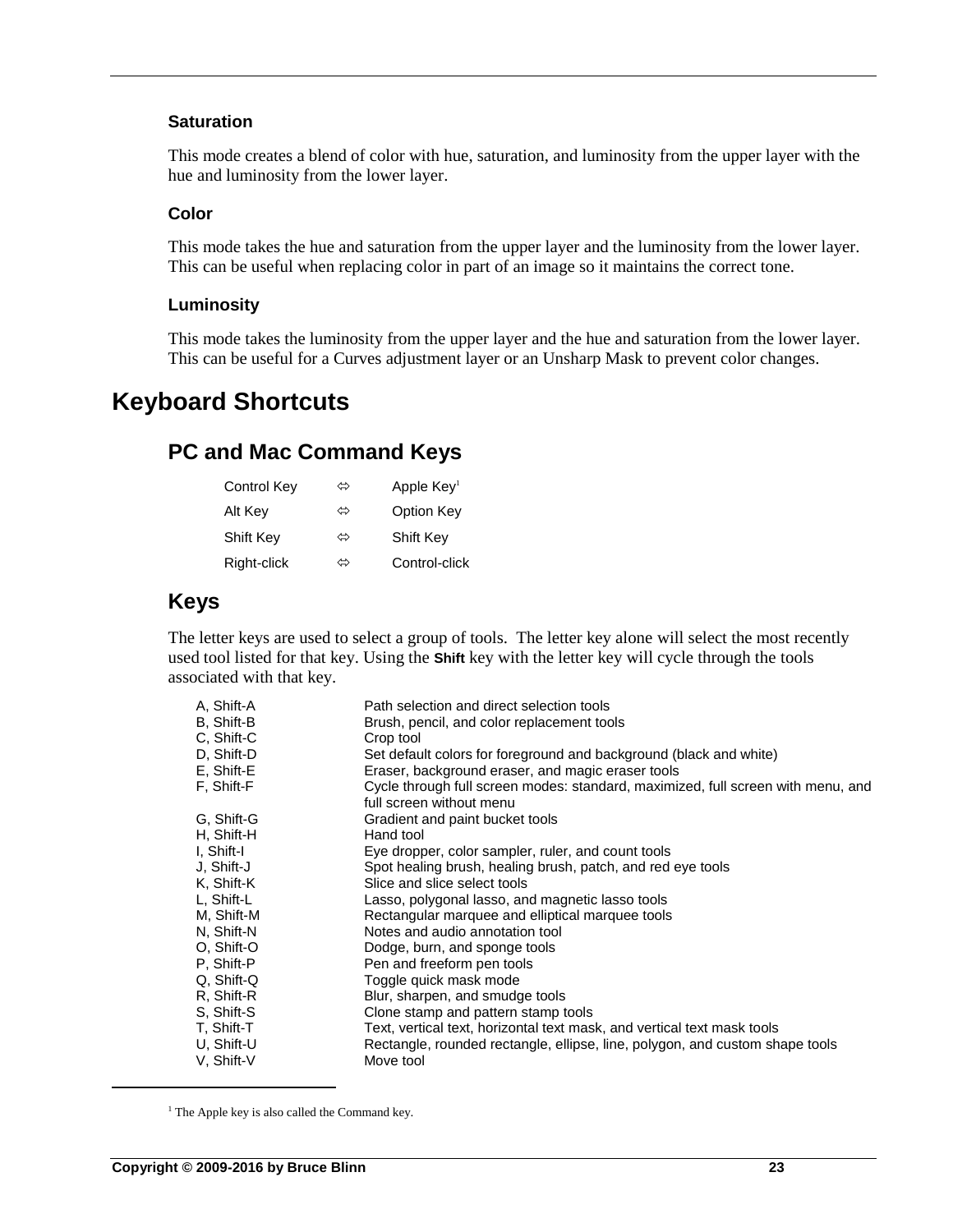| W, Shift-W<br>X, Shift-X<br>Y, Shift-Y<br>Z, Shift-Z<br>F <sub>1</sub><br>F <sub>2</sub><br>F <sub>3</sub><br>F4<br>F5<br>F6<br>F7<br>F <sub>8</sub><br>F <sub>9</sub><br>F <sub>12</sub><br>Tab<br>Space<br>Enter<br>Right-click<br>{<br>} | Quick selection and magic wand tools<br>Swap foreground and background colors<br>History brush and art history brush tools<br>Zoom tool<br>Help<br>Cut<br>Copy<br>Paste<br>Show brushes panel<br>Show color panel<br>Show layers panel<br>Show info panel<br>Show Actions window<br>Revert<br>Hide/show panels and menus<br>Temporarily activate hand tool<br>Highlight first field in options bar<br>Context sensitive menu.<br>Decrease brush size<br>Increase brush size<br>Decrease brush hardness<br>Increase brush hardness<br>Previous brush<br>Next brush |
|---------------------------------------------------------------------------------------------------------------------------------------------------------------------------------------------------------------------------------------------|-------------------------------------------------------------------------------------------------------------------------------------------------------------------------------------------------------------------------------------------------------------------------------------------------------------------------------------------------------------------------------------------------------------------------------------------------------------------------------------------------------------------------------------------------------------------|
| <                                                                                                                                                                                                                                           | First brush                                                                                                                                                                                                                                                                                                                                                                                                                                                                                                                                                       |
| >                                                                                                                                                                                                                                           | Last brush                                                                                                                                                                                                                                                                                                                                                                                                                                                                                                                                                        |
| $\lambda$                                                                                                                                                                                                                                   | Toggle preserve transparency<br>Toggle showing layer mask of active layer over image (same as Shift-Alt-click)                                                                                                                                                                                                                                                                                                                                                                                                                                                    |
| Ctrl-A                                                                                                                                                                                                                                      | Select all                                                                                                                                                                                                                                                                                                                                                                                                                                                                                                                                                        |
| Ctrl-C                                                                                                                                                                                                                                      | Copy                                                                                                                                                                                                                                                                                                                                                                                                                                                                                                                                                              |
| Ctrl-D                                                                                                                                                                                                                                      | <b>Deselect</b>                                                                                                                                                                                                                                                                                                                                                                                                                                                                                                                                                   |
| Ctrl-E                                                                                                                                                                                                                                      | Merge selected layers (flatten)                                                                                                                                                                                                                                                                                                                                                                                                                                                                                                                                   |
| Ctrl-F                                                                                                                                                                                                                                      | Reapply last filter                                                                                                                                                                                                                                                                                                                                                                                                                                                                                                                                               |
| Ctrl-G                                                                                                                                                                                                                                      | Group layers                                                                                                                                                                                                                                                                                                                                                                                                                                                                                                                                                      |
| Ctrl-H                                                                                                                                                                                                                                      | Toggle showing edge of selection (marching ants)                                                                                                                                                                                                                                                                                                                                                                                                                                                                                                                  |
| Ctrl-I<br>Ctrl-J                                                                                                                                                                                                                            | Invert current mask                                                                                                                                                                                                                                                                                                                                                                                                                                                                                                                                               |
| Ctrl-K                                                                                                                                                                                                                                      | Duplicate layer<br>Preferences (general)                                                                                                                                                                                                                                                                                                                                                                                                                                                                                                                          |
| Ctrl-N                                                                                                                                                                                                                                      | New image                                                                                                                                                                                                                                                                                                                                                                                                                                                                                                                                                         |
| Ctrl-O                                                                                                                                                                                                                                      | Open                                                                                                                                                                                                                                                                                                                                                                                                                                                                                                                                                              |
| Ctrl-P                                                                                                                                                                                                                                      | Print                                                                                                                                                                                                                                                                                                                                                                                                                                                                                                                                                             |
| Ctrl-Q                                                                                                                                                                                                                                      | Exit                                                                                                                                                                                                                                                                                                                                                                                                                                                                                                                                                              |
| Ctrl-R                                                                                                                                                                                                                                      | Show/hide rulers                                                                                                                                                                                                                                                                                                                                                                                                                                                                                                                                                  |
| Ctrl-S                                                                                                                                                                                                                                      | Save                                                                                                                                                                                                                                                                                                                                                                                                                                                                                                                                                              |
| Ctrl-T                                                                                                                                                                                                                                      | Free transform                                                                                                                                                                                                                                                                                                                                                                                                                                                                                                                                                    |
| Ctrl-V                                                                                                                                                                                                                                      | Paste                                                                                                                                                                                                                                                                                                                                                                                                                                                                                                                                                             |
| Ctrl-W<br>Ctrl-X                                                                                                                                                                                                                            | Close<br>Cut                                                                                                                                                                                                                                                                                                                                                                                                                                                                                                                                                      |
| Ctrl-Y                                                                                                                                                                                                                                      | Proof colors                                                                                                                                                                                                                                                                                                                                                                                                                                                                                                                                                      |
| Ctrl-Z                                                                                                                                                                                                                                      | Undo/redo (toggle)                                                                                                                                                                                                                                                                                                                                                                                                                                                                                                                                                |
| Ctrl-0                                                                                                                                                                                                                                      | Zoom to fill screen (see also Ctrl-Alt-0)                                                                                                                                                                                                                                                                                                                                                                                                                                                                                                                         |
| Ctrl-1                                                                                                                                                                                                                                      | Load red channel (in RGB color mode)                                                                                                                                                                                                                                                                                                                                                                                                                                                                                                                              |
| Ctrl-2                                                                                                                                                                                                                                      | Load green channel (in RGB color mode)                                                                                                                                                                                                                                                                                                                                                                                                                                                                                                                            |
| Ctrl-3                                                                                                                                                                                                                                      | Load blue channel (in RGB color mode)                                                                                                                                                                                                                                                                                                                                                                                                                                                                                                                             |
| $Ctrl -$                                                                                                                                                                                                                                    | Load RGB channel (in RGB color mode)                                                                                                                                                                                                                                                                                                                                                                                                                                                                                                                              |
| $Ctrl - +$                                                                                                                                                                                                                                  | Zoom in                                                                                                                                                                                                                                                                                                                                                                                                                                                                                                                                                           |
| Ctrl--                                                                                                                                                                                                                                      | Zoom out                                                                                                                                                                                                                                                                                                                                                                                                                                                                                                                                                          |
| Ctrl-Space                                                                                                                                                                                                                                  | Temporarily activate zoom tool to zoom in                                                                                                                                                                                                                                                                                                                                                                                                                                                                                                                         |
| Ctrl-Tab<br>Ctrl-Backspace                                                                                                                                                                                                                  | Cycle through open documents<br>Fill layer mask with background color                                                                                                                                                                                                                                                                                                                                                                                                                                                                                             |
| Ctrl-Delete                                                                                                                                                                                                                                 | Fill layer mask with background color                                                                                                                                                                                                                                                                                                                                                                                                                                                                                                                             |
|                                                                                                                                                                                                                                             |                                                                                                                                                                                                                                                                                                                                                                                                                                                                                                                                                                   |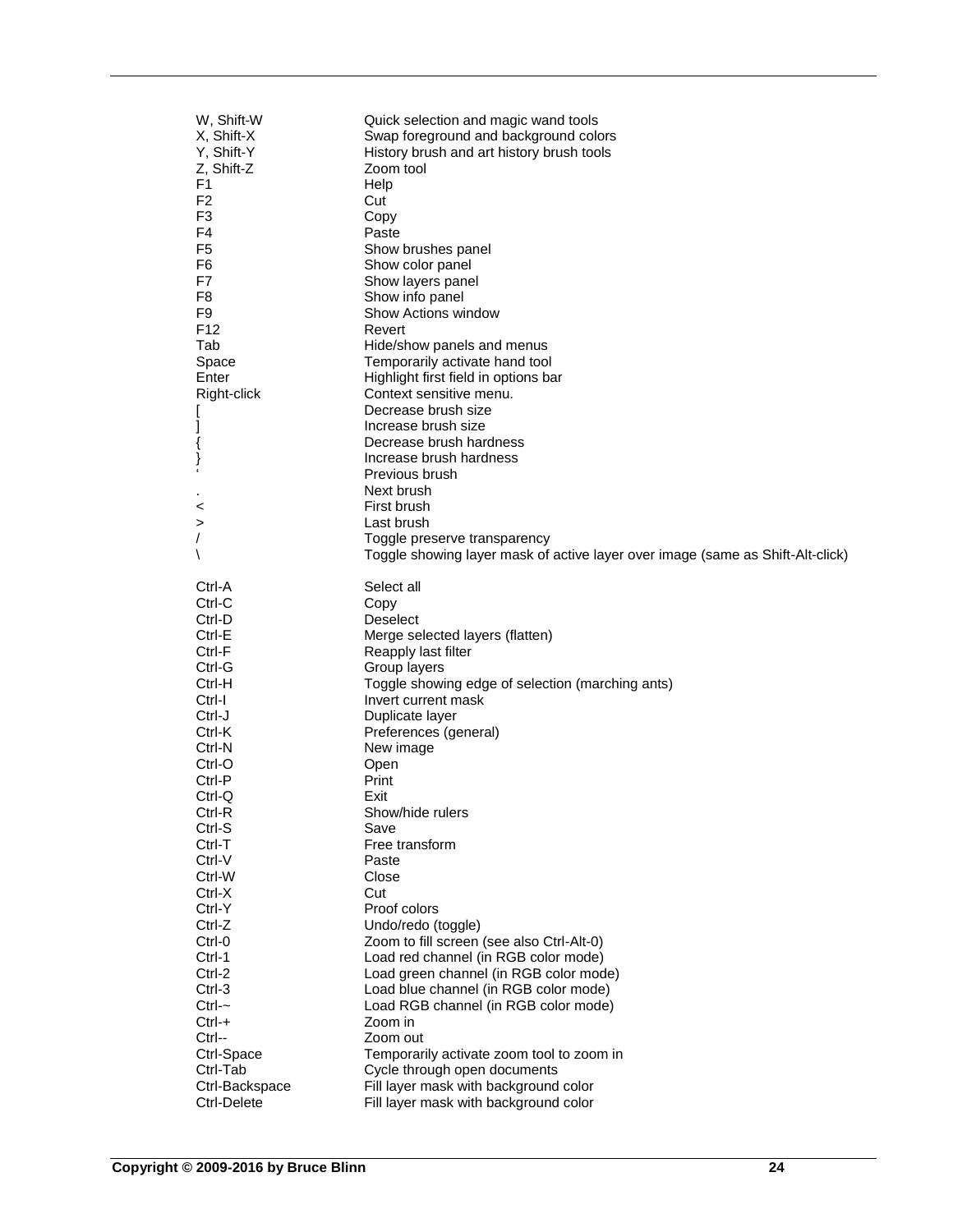| Ctrl-1           | Bring layer forward                                                 |
|------------------|---------------------------------------------------------------------|
| Ctrl-[           | Send layer down                                                     |
| Ctrl-'           | Show/hide grid                                                      |
| Ctrl-;           | Show/hide guides                                                    |
| Ctrl-Shift-C     | Copy merged                                                         |
| Ctrl-Shift-D     | Reselect                                                            |
| Ctrl-Shift-E     | Merge visible layers (flatten)                                      |
| Ctrl-Shift-F     | Fade                                                                |
| Ctrl-Shift-G     | Ungroup layers                                                      |
| Ctrl-Shift-H     | Show target path                                                    |
| Ctrl-Shift-I     | Invert current selection                                            |
| Ctrl-Shift-J     | Create new layer via cut                                            |
| Ctrl-Shift-K     | Color settings                                                      |
| Ctrl-Shift-M     | Record measurements                                                 |
| Ctrl-Shift-N     | Create new layer                                                    |
| Ctrl-Shift-O     | Browse (e.g., open Bridge)                                          |
| Ctrl-Shift-P     | Page set up                                                         |
| Ctrl-Shift-S     | Save as                                                             |
| Ctrl-Shift-T     | Transform again                                                     |
| Ctrl-Shift-V     | Paste into                                                          |
| Ctrl-Shift-W     | Close and go to Bridge                                              |
| Ctrl-Shift-X     | Liquefy                                                             |
| Ctrl-Shift-Y     | Gamut warning                                                       |
| Ctrl-Shift-Z     | Redo one step (multi-step)                                          |
| Ctrl-Shift-1     | Bring layer to front                                                |
| Ctrl-Shift-[     | Send layer to back                                                  |
| Ctrl-Shift-;     | Toggle snap                                                         |
| Ctrl-Shift-Tab   | Cycle backwards through open documents                              |
| Ctrl-Alt-A       | Select all layers                                                   |
| Ctrl-Alt-C       | Canvas size                                                         |
| Ctrl-Alt-D       | Feather selection                                                   |
| Ctrl-Alt-G       | Create/release clipping mask                                        |
| Ctrl-Alt-I       | Image size                                                          |
| Ctrl-Alt-O       | Browse (e.g., open Bridge)                                          |
| Ctrl-Alt-R       | Refine edge of selection                                            |
| Ctrl-Alt-S       | Save as                                                             |
| Ctrl-Alt-V       | Vanishing point                                                     |
| Ctrl-Alt-W       | Close all                                                           |
| Ctrl-Alt-X       | Extract                                                             |
| Ctrl-Alt-Z       | Undo one step (multi-step)                                          |
| Ctrl-Alt-0       | Zoom to 100% (each pixel in image is one pixel in display)          |
| Ctrl-Alt-Space   | Temporarily activate zoom tool to zoom out                          |
| Ctrl-Alt-;       | Lock guides                                                         |
| Ctrl-Shift-Alt-E | Create new pixel layer by merging layers below current layer        |
| Ctrl-Shift-Alt-I | File information                                                    |
| Ctrl-Shift-Alt-K | Keyboard shortcuts                                                  |
| Ctrl-Shift-Alt-M | Menus                                                               |
| Ctrl-Shift-Alt-O | Open as                                                             |
| Ctrl-Shift-Alt-P | Print one copy                                                      |
| Ctrl-Shift-Alt-S | Save for web and devices                                            |
| Ctrl-Shift-Alt-X | Pattern maker                                                       |
| Shift-F5         | Fill                                                                |
| Shift-F6         | Feather selection                                                   |
| Shift-F7         | Select inverse                                                      |
| Shift-Tab        | Hide/show panels                                                    |
| Alt-F9           | Show Actions window                                                 |
| Alt-Space        | Temporarily activate zoom tool to zoom out (same as Ctrl-Alt-Space) |